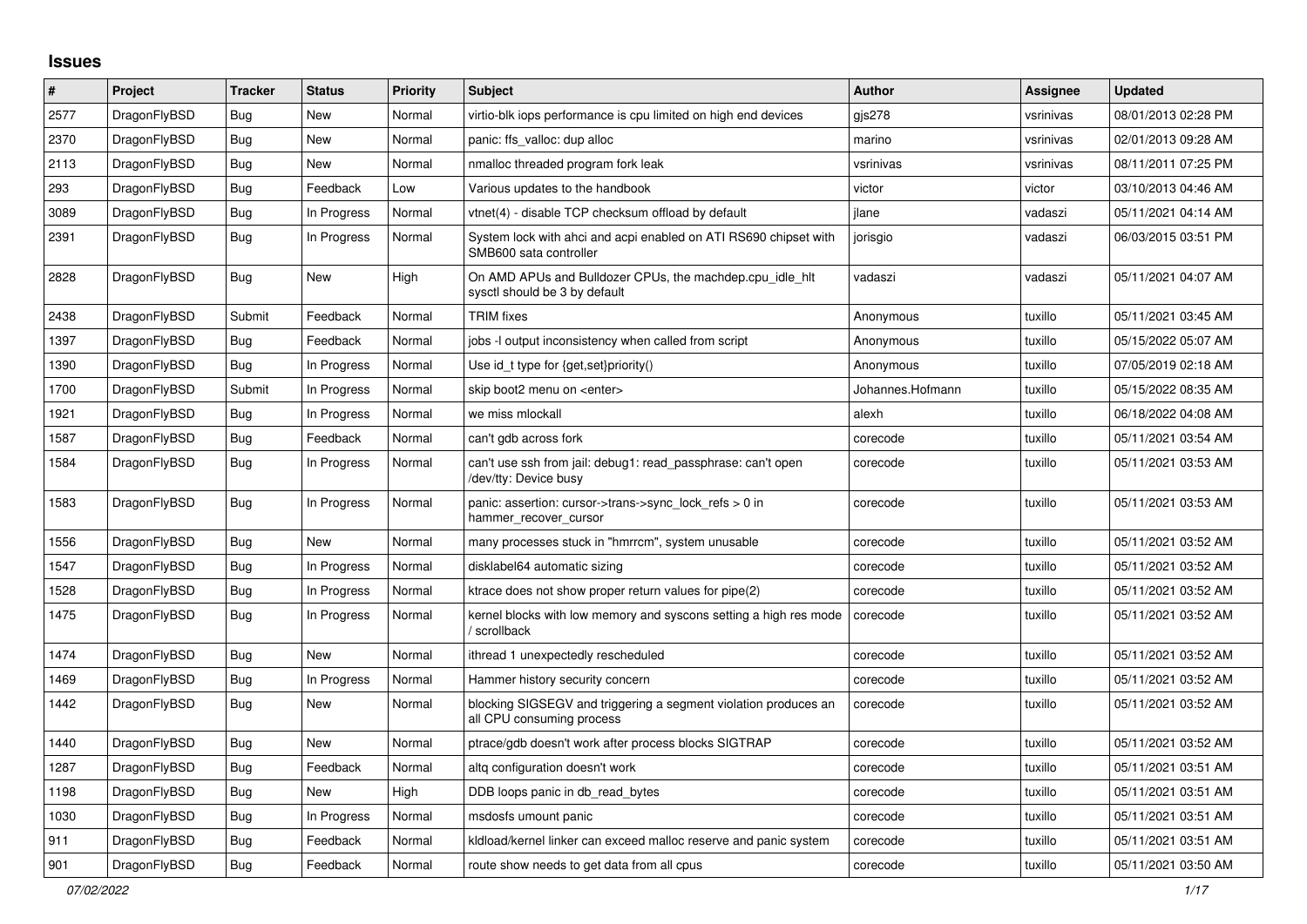| #    | Project      | <b>Tracker</b> | <b>Status</b> | <b>Priority</b> | <b>Subject</b>                                                                             | <b>Author</b>  | <b>Assignee</b> | <b>Updated</b>      |
|------|--------------|----------------|---------------|-----------------|--------------------------------------------------------------------------------------------|----------------|-----------------|---------------------|
| 847  | DragonFlyBSD | <b>Bug</b>     | Feedback      | Normal          | processes getting stuck on mount point                                                     | corecode       | tuxillo         | 05/11/2021 03:50 AM |
| 781  | DragonFlyBSD | <b>Bug</b>     | In Progress   | Normal          | fdisk uses wrong geometry on usb flash drives                                              | corecode       | tuxillo         | 05/11/2021 03:50 AM |
| 742  | DragonFlyBSD | Bug            | In Progress   | Normal          | umount problems with multiple mounts                                                       | corecode       | tuxillo         | 06/25/2022 04:02 AM |
| 731  | DragonFlyBSD | Bug            | New           | Normal          | system freeze on "slice too large"                                                         | corecode       | tuxillo         | 06/25/2022 04:01 AM |
| 3145 | DragonFlyBSD | Submit         | In Progress   | Normal          | Update libelf to FreeBSD 12 current and build as base library usable<br>by ports           | davshao        | tuxillo         | 08/20/2021 03:58 PM |
| 2721 | DragonFlyBSD | Submit         | Feedback      | Low             | Some few zalloc calls to objcache ones replacements                                        | dclink         | tuxillo         | 05/11/2021 04:08 AM |
| 2717 | DragonFlyBSD | Submit         | Feedback      | Normal          | Out of range numeric handling                                                              | dclink         | tuxillo         | 05/11/2021 04:08 AM |
| 2416 | DragonFlyBSD | <b>Bug</b>     | <b>New</b>    | Normal          | ' entry can be removed on mounted nfs filesystem                                           | ftigeot        | tuxillo         | 06/03/2014 04:40 AM |
| 1428 | DragonFlyBSD | <b>Bug</b>     | Feedback      | Low             | POSIX.1e implementation is too old                                                         | hasso          | tuxillo         | 05/11/2021 04:00 AM |
| 3028 | DragonFlyBSD | Bug            | In Progress   | Normal          | installer: confusion of set/get disk encryption passphrase dialogs                         | liweitianux    | tuxillo         | 06/03/2022 05:13 PM |
| 1293 | DragonFlyBSD | Bug            | <b>New</b>    | Normal          | 2.2.1-REL Installer Request                                                                | mk             | tuxillo         | 05/11/2021 04:00 AM |
| 2496 | DragonFlyBSD | Bug            | <b>New</b>    | Normal          | NTFS malloc limit exceeded                                                                 | plasmob        | tuxillo         | 02/19/2013 08:47 AM |
| 1876 | DragonFlyBSD | <b>Bug</b>     | <b>New</b>    | Normal          | devfs in jail + logging out from console(ttyv1+) -> panic                                  | qhwt.dfly      | tuxillo         | 05/31/2022 03:24 PM |
| 998  | DragonFlyBSD | <b>Bug</b>     | In Progress   | Normal          | Unconfiguring a vn while it is mounted                                                     | rumcic         | tuxillo         | 05/11/2021 04:00 AM |
| 3160 | DragonFlyBSD | Submit         | In Progress   | Normal          | State the implementation difference in pkill/pgrep manual                                  | sevan          | tuxillo         | 06/03/2022 05:15 PM |
| 3205 | DragonFlyBSD | <b>Bug</b>     | Feedback      | High            | Go compiler net test failing                                                               | dfbsd          | tuxillo         | 05/10/2021 02:45 AM |
| 1579 | DragonFlyBSD | <b>Bug</b>     | Feedback      | Normal          | dfly 2.4.1 does not like HP DL360G4p and Smart Array 6400 with<br>MSA20                    | tomaz.borstnar | tuxillo         | 06/02/2014 02:44 PM |
| 3314 | DragonFlyBSD | Bug            | <b>New</b>    | Normal          | Bring virtio_console(4) from FreeBSD                                                       | tuxillo        | tuxillo         | 05/29/2022 08:24 AM |
| 3295 | DragonFlyBSD | <b>Bug</b>     | In Progress   | Normal          | Adapt devel/libvirt for nvmm                                                               | tuxillo        | tuxillo         | 11/03/2021 04:56 PM |
| 2358 | DragonFlyBSD | Bug            | In Progress   | Normal          | DFBSD v3.0.2.32.g928ca - panic: hammer: insufficient undo FIFO<br>space!                   | tuxillo        | tuxillo         | 05/10/2021 02:50 AM |
| 1819 | DragonFlyBSD | <b>Bug</b>     | In Progress   | Low             | truss - Major revamping task list                                                          | tuxillo        | tuxillo         | 11/27/2021 08:45 AM |
| 3318 | DragonFlyBSD | Bug            | In Progress   | Normal          | Segmenation fault when a process resumed with checkpt exits                                | zabolekar      | tuxillo         | 06/18/2022 08:24 AM |
| 1714 | DragonFlyBSD | <b>Bug</b>     | <b>New</b>    | Low             | hwpmc                                                                                      | alexh          | swildner        | 08/18/2012 02:03 PM |
| 2265 | DragonFlyBSD | <b>Bug</b>     | New           | Normal          | mbsrtowcs does not properly handle invalid mbstate_t in ps                                 | c.turner1      | swildner        | 01/10/2012 07:56 PM |
| 341  | DragonFlyBSD | Bug            | <b>New</b>    | Normal          | Vinum erroneously repors devices as busy                                                   | corecode       | swildner        | 01/21/2012 04:50 AM |
| 2252 | DragonFlyBSD | Bug            | New           | Low             | snd_hda not useable if loaded via /boot/loader.conf                                        | xbit           | swildner        | 12/14/2011 12:23 AM |
| 2585 | DragonFlyBSD | Bug            | New           | Normal          | Dfly 3.4.3 on ESXi 5.1, HP Smart Array P410 passthrough<br>recognised, but not functioning | yggdrasil      | swildner        | 05/09/2022 08:14 AM |
| 1532 | DragonFlyBSD | <b>Bug</b>     | New           | Low             | jemalloc doesn't work on DragonFly                                                         | hasso          | sjg             | 08/02/2011 01:14 AM |
| 1769 | DragonFlyBSD | Bug            | New           | Normal          | panic: assertion: tp->tt_msg->tt_cpuid == mycpuid in<br>tcp_callout_active                 | pavalos        | sjg             | 05/15/2022 11:07 AM |
| 1302 | DragonFlyBSD | <b>Bug</b>     | In Progress   | Normal          | Checkpoint regression?                                                                     | sjg            | sjg             | 07/10/2013 05:22 PM |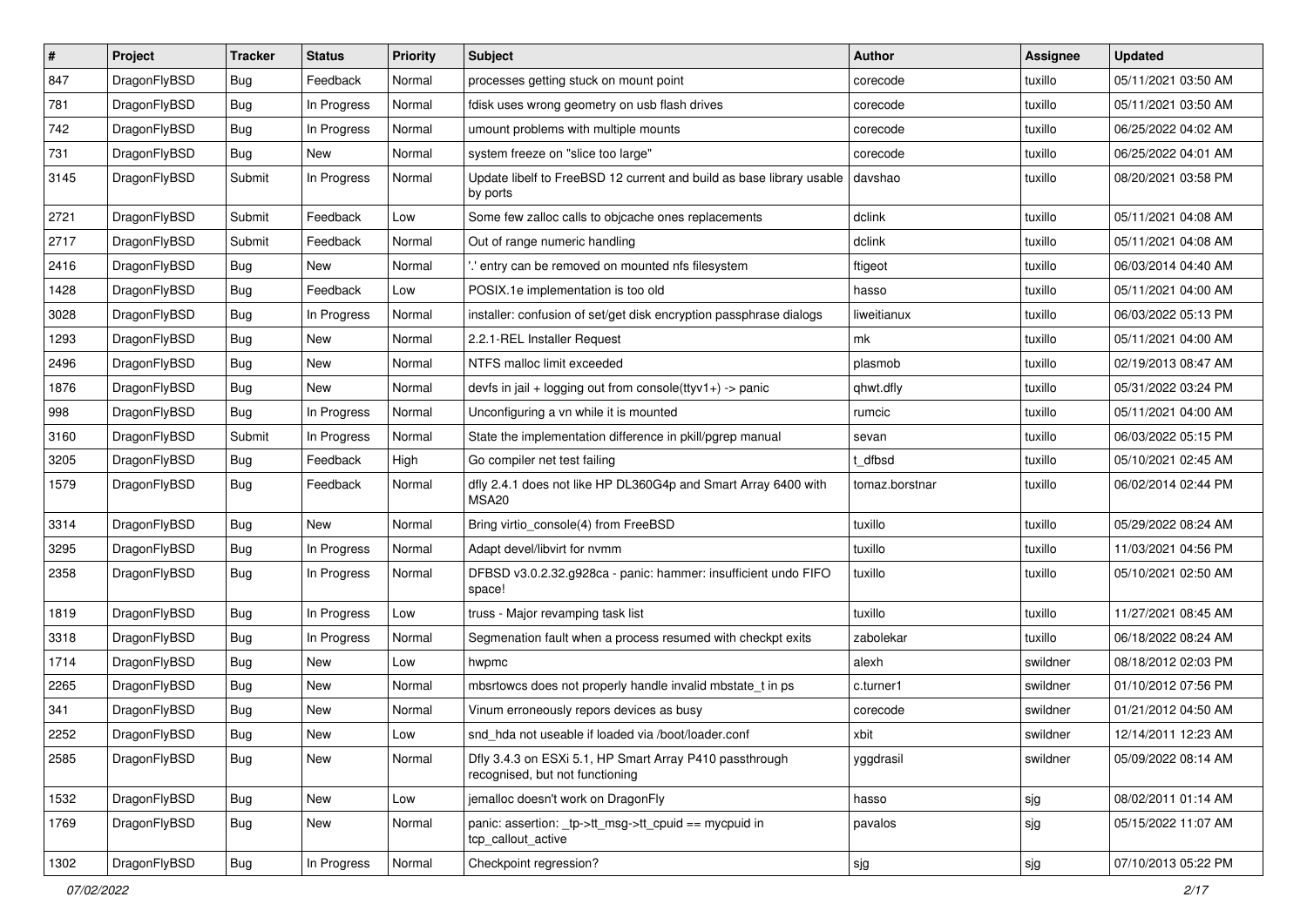| ∦    | Project      | <b>Tracker</b> | <b>Status</b> | <b>Priority</b> | <b>Subject</b>                                                                                                                                              | <b>Author</b> | <b>Assignee</b> | <b>Updated</b>      |
|------|--------------|----------------|---------------|-----------------|-------------------------------------------------------------------------------------------------------------------------------------------------------------|---------------|-----------------|---------------------|
| 2825 | DragonFlyBSD | <b>Bug</b>     | <b>New</b>    | High            | 3x dhclient = hanging system (objcache exhausted)                                                                                                           | iaccovonb     | sepherosa       | 05/11/2021 03:55 AM |
| 168  | DragonFlyBSD | Bug            | In Progress   | Normal          | Livelocked limit engaged while trying to setup IPW wireless                                                                                                 | mschacht      | sepherosa       | 05/11/2021 04:05 AM |
| 2746 | DragonFlyBSD | <b>Bug</b>     | New           | Normal          | some fraction of xterms started from the xmonad window manager<br>get killed with SIGALRM                                                                   | isenmann      | profmakx        | 12/28/2014 02:51 AM |
| 2822 | DragonFlyBSD | <b>Bug</b>     | New           | Normal          | USB 3.0 stick throws "reading primary partition table: error<br>accessing offset 000[] for 152" error, while the stick works on any<br>other OS I tested    | revuwa        | profmakx        | 06/29/2015 05:56 AM |
| 600  | DragonFlyBSD | Bug            | New           | Low             | /sys/libkern/karc4random                                                                                                                                    | robin carey5  | profmakx        | 01/19/2015 03:07 AM |
| 679  | DragonFlyBSD | <b>Bug</b>     | New           | Low             | Netgraph backward compatibility for old *LEN constants                                                                                                      | nant          | nant            | 02/18/2014 05:45 AM |
| 2549 | DragonFlyBSD | Bug            | In Progress   | Normal          | netgraph7: Kernel page fault.                                                                                                                               | russiane39    | nant            | 05/10/2013 11:20 PM |
| 1969 | DragonFlyBSD | <b>Bug</b>     | New           | Normal          | pf-related network problem                                                                                                                                  | pavalos       | lentferj        | 02/01/2011 06:57 PM |
| 385  | DragonFlyBSD | <b>Bug</b>     | Feedback      | Low             | Mail archive address removal                                                                                                                                | justin        | justin          | 03/09/2013 11:24 AM |
| 1946 | DragonFlyBSD | <b>Bug</b>     | New           | Normal          | ieee80211 panic                                                                                                                                             | pavalos       | josepht         | 01/27/2011 06:00 PM |
| 1964 | DragonFlyBSD | <b>Bug</b>     | <b>New</b>    | Normal          | iwn (panic assertion : wlan assert serialized)                                                                                                              | sjmm.ptr      | josepht         | 02/01/2011 12:57 PM |
| 2870 | DragonFlyBSD | <b>Bug</b>     | <b>New</b>    | High            | Broken text and icons when glamor acceleration is used                                                                                                      | 375gnu        | ftigeot         | 01/31/2016 12:13 AM |
| 3031 | DragonFlyBSD | Submit         | In Progress   | Normal          | Update drm/radeon to Linux 4.7.10 as much as possible                                                                                                       | davshao       | ftigeot         | 08/19/2021 12:33 PM |
| 1593 | DragonFlyBSD | Bug            | Feedback      | Normal          | panic: assertion: $ccb = ap > ap$ err $ccb$ in ahci put err $ccb$                                                                                           | ftigeot       | ftigeot         | 05/15/2022 05:09 AM |
| 3154 | DragonFlyBSD | Submit         | <b>New</b>    | Normal          | Update serial handling in bootloader                                                                                                                        | ddegroot      | dillon          | 11/06/2018 11:21 PM |
| 1831 | DragonFlyBSD | <b>Bug</b>     | Feedback      | High            | HAMMER "malloc limit exceeded" panic                                                                                                                        | eocallaghan   | dillon          | 06/04/2022 04:38 AM |
| 2819 | DragonFlyBSD | <b>Bug</b>     | In Progress   | Normal          | Random micro system freezes after a week of uptime                                                                                                          | ftigeot       | dillon          | 08/16/2015 08:46 PM |
| 2037 | DragonFlyBSD | Bug            | Feedback      | Normal          | Panic Bad link elm while building packages                                                                                                                  | ftigeot       | dillon          | 04/21/2011 07:20 AM |
| 1411 | DragonFlyBSD | <b>Bug</b>     | Feedback      | Normal          | Burning doesn't work with ahci(4)                                                                                                                           | hasso         | dillon          | 05/11/2021 04:00 AM |
| 2092 | DragonFlyBSD | Bug            | New           | Normal          | Panic: Bad link elm 0x next->prev != elm                                                                                                                    | masterblaster | dillon          | 12/04/2011 12:49 PM |
| 1127 | DragonFlyBSD | <b>Bug</b>     | Feedback      | Low             | cdrom drive not detected                                                                                                                                    | tgr           | corecode        | 01/15/2015 08:55 AM |
| 1538 | DragonFlyBSD | <b>Bug</b>     | New           | Low             | mountroot should probe file systems                                                                                                                         | corecode      | alexh           | 11/24/2010 06:35 PM |
| 1430 | DragonFlyBSD | <b>Bug</b>     | New           | Normal          | Buggy w(1)?                                                                                                                                                 | hasso         | alexh           | 11/24/2010 08:09 AM |
| 2353 | DragonFlyBSD | <b>Bug</b>     | In Progress   | Normal          | panic: assertion "gd->gd_spinlocks_wr == 0" failed in<br>bsd4 schedulerclock                                                                                | jaydg         | alexh           | 11/28/2012 01:57 AM |
| 2100 | DragonFlyBSD | Bug            | Feedback      | Normal          | devfs related panic                                                                                                                                         | sepherosa     | alexh           | 07/10/2011 02:29 PM |
| 3194 | DragonFlyBSD | <b>Bug</b>     | <b>New</b>    | High            | Hammer kernel crash on mirror-stream of PFS after upgrade<br>(assertion "cursor->flags &<br>HAMMER_CURSOR_ITERATE_CHECK" failed in<br>hammer_btree_iterate) | Anonymous     |                 | 06/29/2019 01:32 PM |
| 3041 | DragonFlyBSD | Submit         | <b>New</b>    | Normal          | firmware: Remove embedding of multiple images in one module.                                                                                                | Anonymous     |                 | 12/25/2020 02:15 AM |
| 2297 | DragonFlyBSD | <b>Bug</b>     | New           | Normal          | strange NFS (client) error messages / problems                                                                                                              | Anonymous     |                 | 02/19/2012 02:59 PM |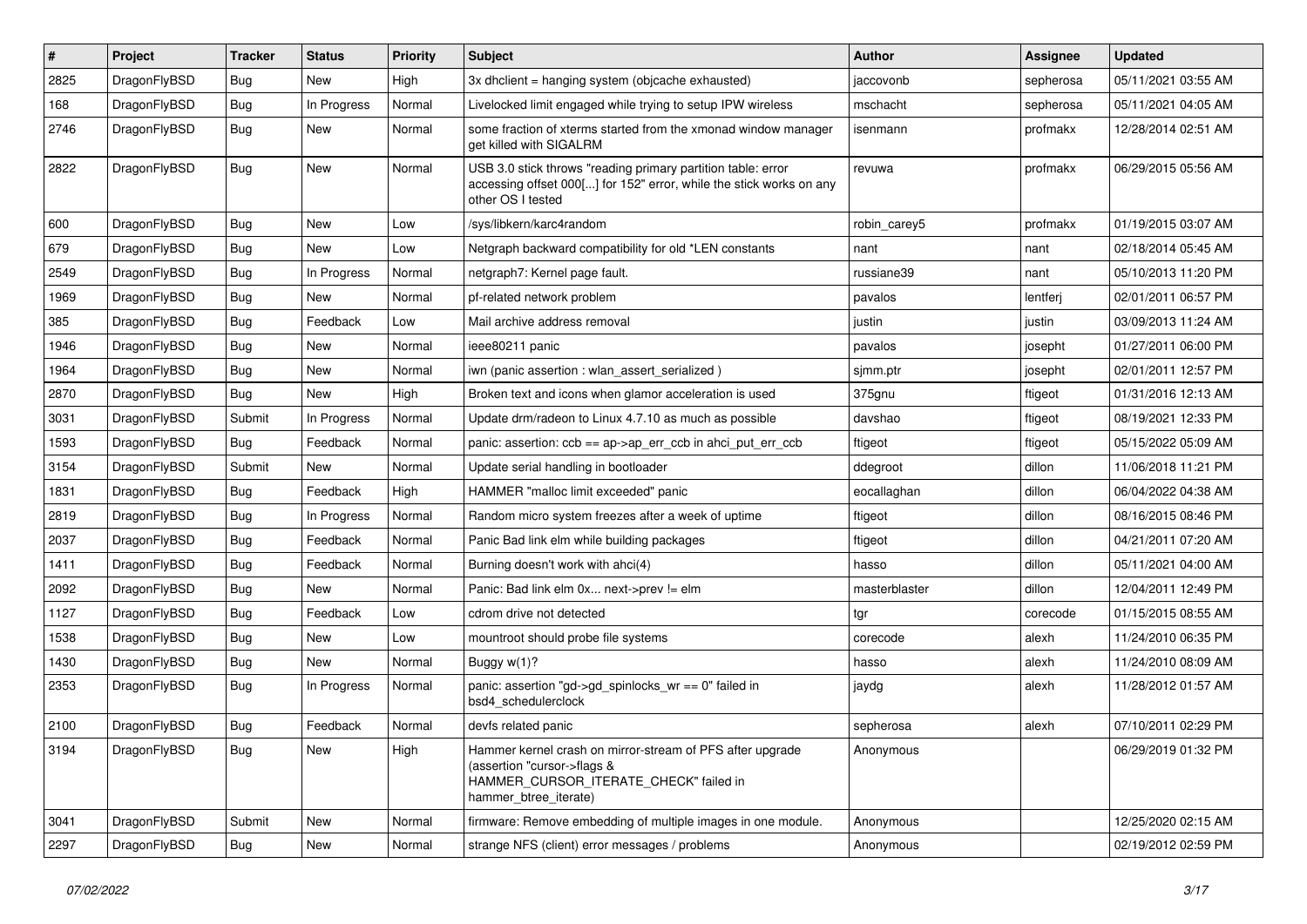| $\vert$ # | Project      | <b>Tracker</b> | <b>Status</b> | <b>Priority</b> | <b>Subject</b>                                                                                                       | <b>Author</b>      | Assignee | <b>Updated</b>      |
|-----------|--------------|----------------|---------------|-----------------|----------------------------------------------------------------------------------------------------------------------|--------------------|----------|---------------------|
| 2292      | DragonFlyBSD | Bug            | <b>New</b>    | Normal          | re interface with jumbo frames (mtu larger than 1500) hangs after<br>some traffic                                    | Anonymous          |          | 01/31/2012 12:11 AM |
| 2052      | DragonFlyBSD | Bug            | <b>New</b>    | Normal          | Kernel panic: CPU APIC ID out of range                                                                               | Anonymous          |          | 05/02/2011 11:06 AM |
| 1695      | DragonFlyBSD | Bug            | New           | Normal          | NFS-related system breakdown                                                                                         | Anonymous          |          | 04/10/2014 12:35 AM |
| 1398      | DragonFlyBSD | Submit         | In Progress   | Normal          | hdestroy(3) restricts hash key to point to malloc'ed space                                                           | Anonymous          |          | 08/20/2021 04:06 PM |
| 2806      | DragonFlyBSD | Bug            | New           | Normal          | failed to configure a link-local address on ath0 (errno = 22)                                                        | Chingyuan          |          | 05/25/2021 01:00 AM |
| 989       | DragonFlyBSD | <b>Bug</b>     | New           | Normal          | installer/fdisk trouble with wrapped values                                                                          | Discodestroyer     |          | 02/18/2014 06:27 AM |
| 2620      | DragonFlyBSD | Bug            | New           | Normal          | moused problem                                                                                                       | FilippoMo          |          | 12/20/2013 10:32 AM |
| 2618      | DragonFlyBSD | <b>Bug</b>     | <b>New</b>    | Normal          | mouse problem on RELEASE-3_6_0                                                                                       | FilippoMo          |          | 12/20/2013 03:26 AM |
| 2617      | DragonFlyBSD | <b>Bug</b>     | Feedback      | Normal          | Possible issue with wireless mouse on 3.6 release                                                                    | FilippoMo          |          | 01/14/2015 03:42 PM |
| 2453      | DragonFlyBSD | Bug            | <b>New</b>    | Normal          | panic: assertion "gd->gd spinlocks == $0$ " failed                                                                   | Johannes.Hofmann   |          | 11/12/2012 12:54 PM |
| 1850      | DragonFlyBSD | <b>Bug</b>     | <b>New</b>    | Normal          | volume-add on hammer root fs panic                                                                                   | Johannes.Hofmann   |          | 04/18/2019 04:27 AM |
| 3006      | DragonFlyBSD | <b>Bug</b>     | <b>New</b>    | Normal          | boot0cfg: panic in kern_udev.c in function _udev_dict_set_cstr when<br>installing in VirtualBox                      | MichiGreat         |          | 04/01/2017 02:22 PM |
| 2499      | DragonFlyBSD | <b>Bug</b>     | In Progress   | Urgent          | DRAGONFLY 3 2 lockd not responding correctly                                                                         | Nerzhul            |          | 01/22/2013 12:47 PM |
| 1246      | DragonFlyBSD | <b>Bug</b>     | <b>New</b>    | Normal          | bad resolution (monitor desync) with livedvd                                                                         | Przem0l            |          | 02/18/2014 06:29 AM |
| 2493      | DragonFlyBSD | <b>Bug</b>     | <b>New</b>    | Normal          | vidcontrol: invalid video mode name                                                                                  | Svarov             |          | 01/24/2013 09:55 AM |
| 2595      | DragonFlyBSD | <b>Bug</b>     | <b>New</b>    | Normal          | DragonFly 3.4.3 crashes on SUN Blade X6250 with Qlogic ISP 2432<br>FC card                                           | Turvamies          |          | 10/07/2013 11:53 AM |
| 3240      | DragonFlyBSD | <b>Bug</b>     | <b>New</b>    | High            | compile error because of openssl with /usr/dports/security/rhash for<br>mysql 8 install                              | <b>UlasSAYGIN</b>  |          | 06/04/2020 08:05 AM |
| 3219      | DragonFlyBSD | Bug            | New           | Normal          | x11/xorg port can not be build                                                                                       | <b>UlasSAYGIN</b>  |          | 03/31/2020 08:57 AM |
| 3120      | DragonFlyBSD | <b>Bug</b>     | New           | Normal          | Intel AC 8260 firmware does not load                                                                                 | Vintodrimmer       |          | 08/28/2018 03:30 AM |
| 2852      | DragonFlyBSD | Bug            | <b>New</b>    | Normal          | Hammer File System - hangs on undo during system boot / mount -<br>will not recover on DragonFlyBSD newer than 3.6.0 | abale              |          | 05/11/2021 04:07 AM |
| 1941      | DragonFlyBSD | <b>Bug</b>     | <b>New</b>    | Normal          | wlan config crash                                                                                                    | abandon.every.hope |          | 12/24/2010 07:54 PM |
| 2250      | DragonFlyBSD | Bug            | <b>New</b>    | Normal          | Kernel panic                                                                                                         | adamk              |          | 11/23/2018 01:10 AM |
| 3301      | DragonFlyBSD | <b>Bug</b>     | New           | Normal          | Gkrellm from the packages is not showing logged in users in main<br>window, logged in users always $== 0$            | adrian             |          | 01/08/2022 04:24 AM |
| 3300      | DragonFlyBSD | Bug            | <b>New</b>    | Normal          | Running Xvnc from TigerVNC package through the INETD daemon<br>in TCP WAIT mode fails hard                           | adrian             |          | 01/08/2022 04:25 AM |
| 3299      | DragonFlyBSD | Bug            | In Progress   | Normal          | DragonFlyBSD reports utterly wrong uptime (most of the time, right<br>after booting in)                              | adrian             |          | 11/11/2021 01:43 PM |
| 2210      | DragonFlyBSD | <b>Bug</b>     | <b>New</b>    | Normal          | Bugtracker cannot assign default project for new users                                                               | ahuete.devel       |          | 11/17/2011 11:30 AM |
| 1824      | DragonFlyBSD | Bug            | Feedback      | Normal          | kernel panic, x86, 2.7.3.859.ge5104                                                                                  | akirchhoff135014   |          | 03/10/2013 07:49 AM |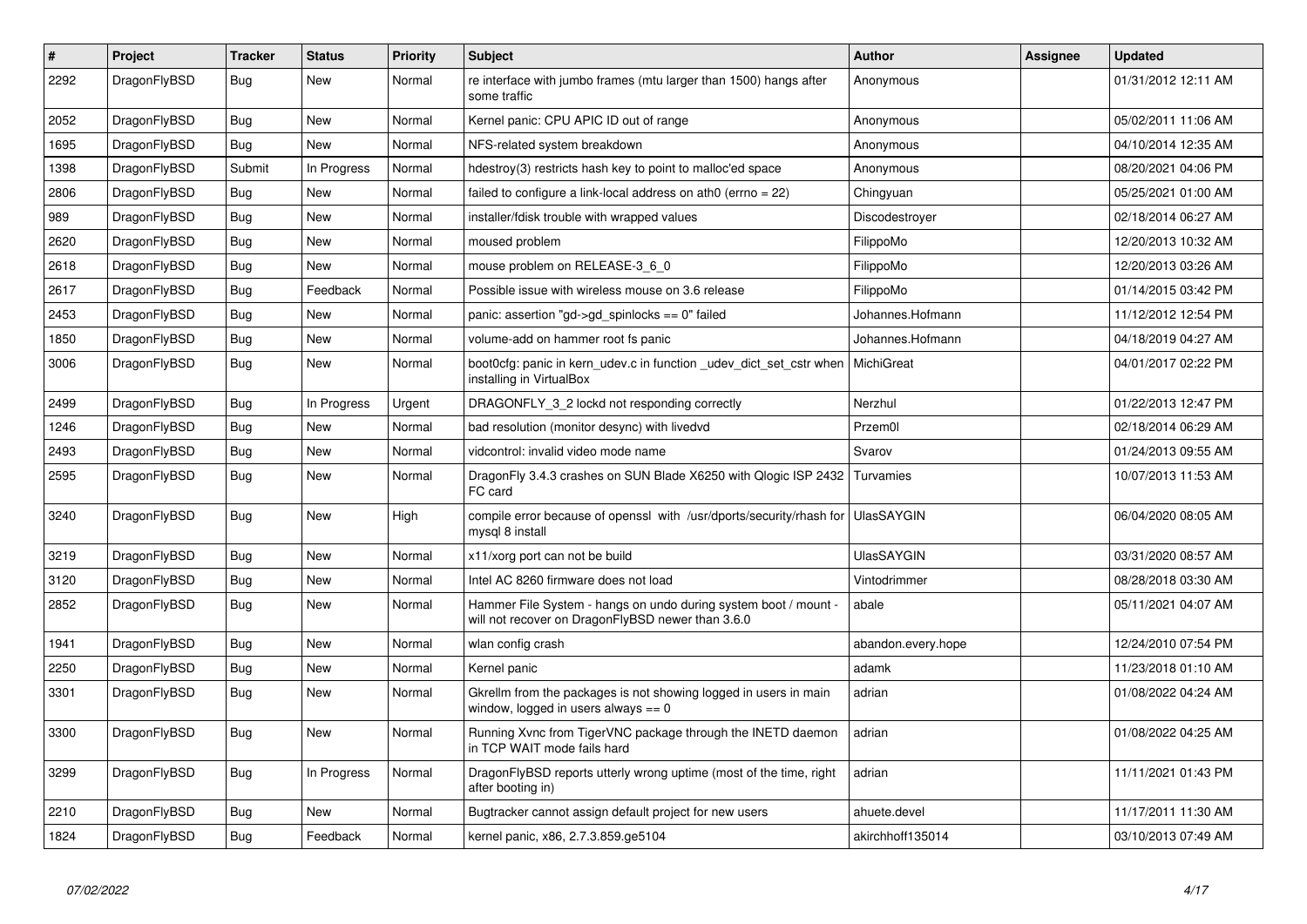| #    | Project      | <b>Tracker</b> | <b>Status</b> | <b>Priority</b> | Subject                                                                                                                      | Author             | Assignee | <b>Updated</b>      |
|------|--------------|----------------|---------------|-----------------|------------------------------------------------------------------------------------------------------------------------------|--------------------|----------|---------------------|
| 2520 | DragonFlyBSD | Bug            | New           | Normal          | panic: assertion "IS_SERIALIZED((ifp->if_serializer))" failed in<br>if_default_serialize_assert at /usr/src/sys/net/if.c:437 | ano                |          | 03/09/2013 12:14 AM |
| 2329 | DragonFlyBSD | Bug            | <b>New</b>    | Normal          | ibm x3550 & acpi                                                                                                             | ano                |          | 06/03/2014 11:37 AM |
| 3311 | DragonFlyBSD | Bug            | New           | Low             | TrueCrypt support may cause kernel crash                                                                                     | arcade@b1t.name    |          | 04/29/2022 06:19 AM |
| 3278 | DragonFlyBSD | <b>Bug</b>     | <b>New</b>    | Normal          | Second screen image is distorted                                                                                             | arcade@b1t.name    |          | 07/10/2021 03:36 AM |
| 3209 | DragonFlyBSD | <b>Bug</b>     | New           | Normal          | svc has some minor bugs                                                                                                      | arcade@b1t.name    |          | 10/24/2019 09:08 AM |
| 2882 | DragonFlyBSD | Bug            | <b>New</b>    | Low             | bridge sends packets from individual interfaces                                                                              | arcade@b1t.name    |          | 01/09/2016 12:43 PM |
| 2878 | DragonFlyBSD | <b>Bug</b>     | New           | Low             | [fix] CCVER problem when using clang and cpu extensions<br>(intrinsics)                                                      | arcade@b1t.name    |          | 06/24/2016 04:25 AM |
| 2877 | DragonFlyBSD | <b>Bug</b>     | New           | Low             | sed fails when working with UTF-8 locale and non-UTF symbols                                                                 | arcade@b1t.name    |          | 12/30/2015 11:20 AM |
| 1148 | DragonFlyBSD | Bug            | In Progress   | Low             | BCM4311 wireless network adapter detected but not functional                                                                 | archimedes.gaviola |          | 05/11/2021 04:00 AM |
| 2107 | DragonFlyBSD | <b>Bug</b>     | New           | Normal          | 2.10.1 sata dvd drive issue                                                                                                  | ausppc             |          | 07/31/2011 08:41 PM |
| 331  | DragonFlyBSD | <b>Bug</b>     | In Progress   | Normal          | ftpsesame (aka Bridging S01E03)                                                                                              | bastyaelvtars      |          | 03/09/2013 12:28 PM |
| 3132 | DragonFlyBSD | Bug            | New           | Low             | unifdef mined                                                                                                                | bcallah            |          | 04/26/2018 08:34 PM |
| 1718 | DragonFlyBSD | Bug            | Feedback      | Normal          | IDE disk drive not detected by x86_64 2.6.1 Live CD                                                                          | bcox               |          | 11/27/2021 08:25 AM |
| 3284 | DragonFlyBSD | <b>Bug</b>     | <b>New</b>    | Normal          | Wrong towlower() result for U+038A                                                                                           | bhaible            |          | 07/10/2021 03:34 AM |
| 3283 | DragonFlyBSD | Bug            | <b>New</b>    | Normal          | mknodat() cannot create FIFOs                                                                                                | bhaible            |          | 07/10/2021 03:34 AM |
| 3282 | DragonFlyBSD | Bug            | <b>New</b>    | Normal          | unexpected errno value from fopen()                                                                                          | bhaible            |          | 07/10/2021 03:34 AM |
| 3281 | DragonFlyBSD | <b>Bug</b>     | New           | Normal          | Crash after leaving unattended for a while                                                                                   | bhaible            |          | 07/10/2021 03:32 AM |
| 1882 | DragonFlyBSD | <b>Bug</b>     | <b>New</b>    | Low             | Idea for handling new USB vendor/device codes                                                                                | bmk                |          | 10/20/2010 12:15 PM |
| 3110 | DragonFlyBSD | <b>Bug</b>     | New           | Normal          | crash with ipfw3 under load                                                                                                  | bnegre82           |          | 12/09/2017 06:22 AM |
| 3101 | DragonFlyBSD | Bug            | <b>New</b>    | Low             | PFI CGI install not working in dragonflybsd 5.0.1 USB install                                                                | bnegre82           |          | 05/11/2021 04:14 AM |
| 1594 | DragonFlyBSD | <b>Bug</b>     | New           | Normal          | Kernel panic during boot from Live CD on Dell E6400                                                                          | bodie              |          | 05/11/2021 03:54 AM |
| 1521 | DragonFlyBSD | <b>Bug</b>     | Feedback      | Normal          | amd64 2.4 livecd won't mount root at boot                                                                                    | bolapara           |          | 01/28/2018 03:45 AM |
| 2115 | DragonFlyBSD | <b>Bug</b>     | New           | Normal          | [msk] system freeze after receive some paquet                                                                                | bsdsx              |          | 08/22/2011 10:22 AM |
| 725  | DragonFlyBSD | Bug            | In Progress   | Low             | 'make distribution' fails w/'ro' /usr/obi                                                                                    | c.turner           |          | 03/09/2013 01:01 PM |
| 2319 | DragonFlyBSD | <b>Bug</b>     | New           | Normal          | crypt/passwd forward compat                                                                                                  | c.turner1          |          | 02/28/2012 12:39 PM |
| 1618 | DragonFlyBSD | <b>Bug</b>     | Feedback      | Normal          | collision for 'struct pmap' when using RPC and <sys user.h=""></sys>                                                         | carenas            |          | 05/11/2021 04:05 AM |
| 3143 | DragonFlyBSD | Bug            | New           | Normal          | assertion "0" failed in hammer2_inode_xop_chain_sync                                                                         | cbin               |          | 07/18/2018 12:50 PM |
| 2859 | DragonFlyBSD | Bug            | New           | Low             | Installer configuration menu always highlights "Select timezone", no<br>matter which step was last completed.                | cgag               |          | 12/02/2015 01:54 PM |
| 2858 | DragonFlyBSD | <b>Bug</b>     | New           | Low             | Installer "Local or UTC" question should have "No" selected by<br>default.                                                   | cgag               |          | 12/02/2015 01:18 PM |
| 3139 | DragonFlyBSD | <b>Bug</b>     | New           | Normal          | USB Mouse Does Not Work in DragonflyBSD guest on VirtualBox                                                                  | chiguy1256         |          | 06/24/2018 10:14 PM |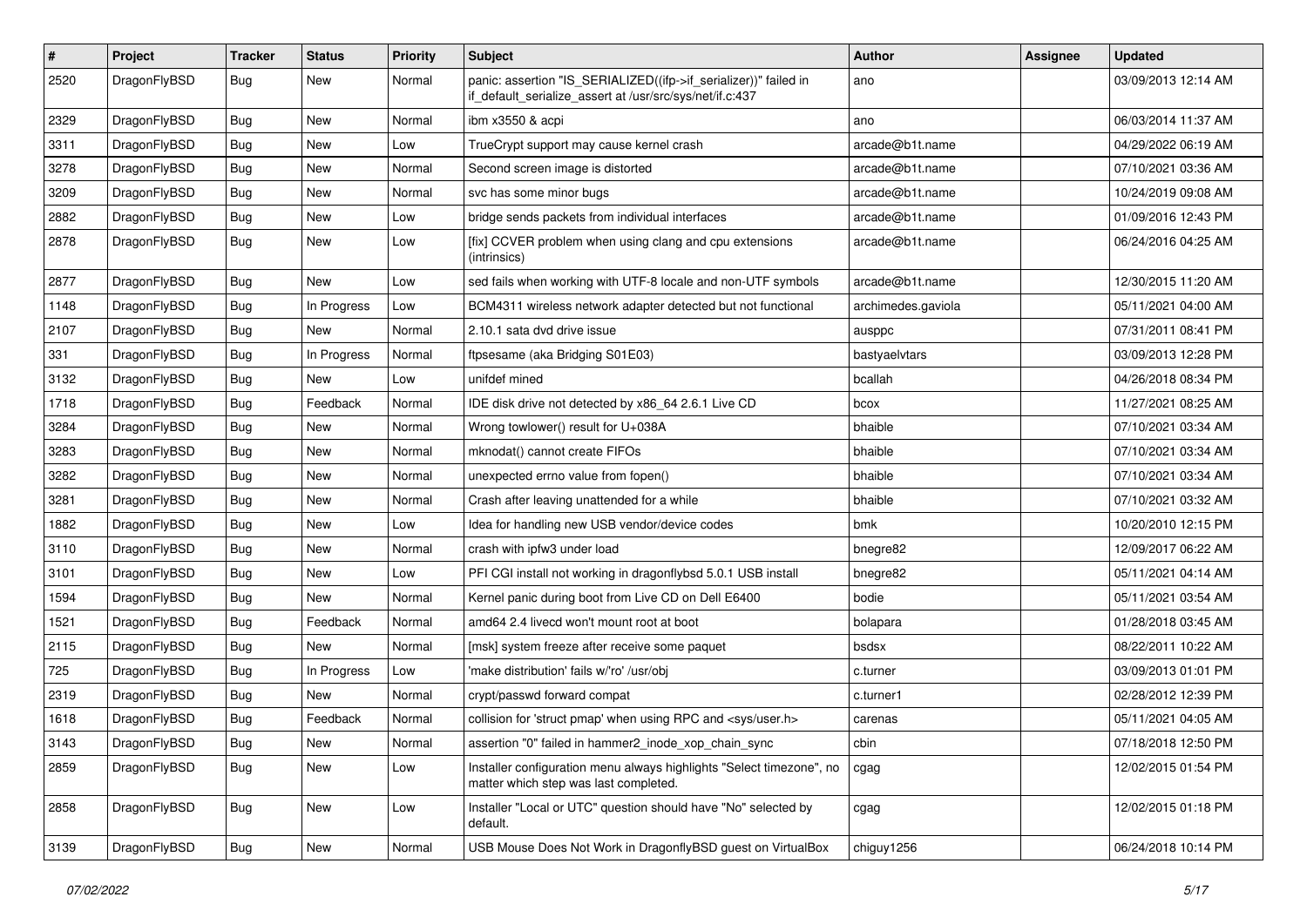| #    | Project      | <b>Tracker</b> | <b>Status</b> | <b>Priority</b> | Subject                                                                                                                                                   | Author    | <b>Assignee</b> | <b>Updated</b>      |
|------|--------------|----------------|---------------|-----------------|-----------------------------------------------------------------------------------------------------------------------------------------------------------|-----------|-----------------|---------------------|
| 3280 | DragonFlyBSD | Bug            | <b>New</b>    | Normal          | KMS console and i915(4) not working in 6.0                                                                                                                | cmusser   |                 | 07/10/2021 03:35 AM |
| 2736 | DragonFlyBSD | Bug            | <b>New</b>    | High            | kernel panics on acpi timer probe function                                                                                                                | cnb       |                 | 05/11/2021 03:55 AM |
| 2735 | DragonFlyBSD | <b>Bug</b>     | New           | Urgent          | iwn panics SYSSASSERT                                                                                                                                     | cnb       |                 | 05/11/2021 03:55 AM |
| 1481 | DragonFlyBSD | Bug            | Feedback      | Normal          | panic: assertion: kva_p(buf) in soopt_from_kbuf (after ipfw pipe<br>show, 2.2.1-R)                                                                        | combiner  |                 | 05/11/2021 04:01 AM |
| 1307 | DragonFlyBSD | Bug            | In Progress   | Normal          | hammer tid -2 shows unexpected result                                                                                                                     | corecode  |                 | 10/18/2016 05:29 PM |
| 2687 | DragonFlyBSD | Bug            | <b>New</b>    | Normal          | natacontrol software RAID in installer                                                                                                                    | csmelosky |                 | 06/22/2014 12:03 PM |
| 3243 | DragonFlyBSD | <b>Bug</b>     | New           | Normal          | SMART status not reported properly for SSD disks                                                                                                          | daftaupe  |                 | 09/09/2020 11:03 PM |
| 3227 | DragonFlyBSD | Submit         | New           | Normal          | Add HAMMER2 instructions in the installation medium README                                                                                                | daftaupe  |                 | 03/26/2020 03:34 PM |
| 2994 | DragonFlyBSD | <b>Bug</b>     | <b>New</b>    | Normal          | Intermittent boot hangs after git: hammer - HAMMER Version 7                                                                                              | davshao   |                 | 03/30/2017 02:06 PM |
| 2835 | DragonFlyBSD | <b>Bug</b>     | New           | Normal          | /usr/include/c++/5.0/bits/c++locale.h likes<br>POSIX_C_SOURCE>=200809                                                                                     | davshao   |                 | 11/18/2015 03:40 AM |
| 2688 | DragonFlyBSD | <b>Bug</b>     | New           | Normal          | 67613368bdda7 Fix wrong checks for U4B presence Asrock Z77M<br>difficulty detecting USB keyboard                                                          | davshao   |                 | 06/28/2014 07:08 PM |
| 2652 | DragonFlyBSD | Bug            | <b>New</b>    | Normal          | 189a0ff3761b47  ix: Implement MSI-X support locks up Lenovo<br>S10 Intel Atom n270                                                                        | davshao   |                 | 05/14/2014 01:55 AM |
| 2414 | DragonFlyBSD | <b>Bug</b>     | In Progress   | Normal          | Lenovo S10 acpi freeze (not new)                                                                                                                          | davshao   |                 | 05/11/2021 04:13 AM |
| 3076 | DragonFlyBSD | Bug            | <b>New</b>    | Normal          | sys/dev/netif/ig_hal/e1000_ich8lan.c:1594: sanity checking mixup ?                                                                                        | dcb       |                 | 10/11/2017 01:58 AM |
| 3025 | DragonFlyBSD | Bug            | New           | Normal          | sys/dev/powermng/powernow/powernow.c:284: bad comparison?                                                                                                 | dcb       |                 | 09/23/2017 07:45 AM |
| 3024 | DragonFlyBSD | Bug            | <b>New</b>    | Low             | sys/dev/netif/wi/if_wi.c:1090]: (style) Redundant condition                                                                                               | dcb       |                 | 04/11/2017 11:56 AM |
| 3022 | DragonFlyBSD | <b>Bug</b>     | New           | Normal          | sys/dev/netif/ath/ath/if ath.c:2142: strange bitmask?                                                                                                     | dcb       |                 | 04/11/2017 11:49 AM |
| 3021 | DragonFlyBSD | Bug            | In Progress   | Normal          | sys/dev/drm/i915/i915_gem_stolen.c:115]: (error) Signed integer<br>overflow for expression '65535<<20'                                                    | dcb       |                 | 04/11/2017 12:46 PM |
| 3018 | DragonFlyBSD | Bug            | New           | Normal          | sys/bus/u4b/wlan/if_run.c:5464]: (style) Redundant condition                                                                                              | dcb       |                 | 04/11/2017 11:26 AM |
| 3011 | DragonFlyBSD | Bug            | In Progress   | Normal          | dragonfly/sys/dev/netif/re/re.c: suspicious code ?                                                                                                        | dcb       |                 | 07/29/2017 01:26 AM |
| 2790 | DragonFlyBSD | Submit         | <b>New</b>    | Low             | filedesc softrefs increment code factoring                                                                                                                | dclink    |                 | 02/21/2015 04:00 AM |
| 3147 | DragonFlyBSD | Submit         | New           | Normal          | Enable headless installation                                                                                                                              | ddegroot  |                 | 10/09/2018 01:25 PM |
| 2708 | DragonFlyBSD | Bug            | <b>New</b>    | Normal          | unable to send TCP nor UDP on age(4) interface                                                                                                            | dermiste  |                 | 05/11/2021 03:54 AM |
| 1774 | DragonFlyBSD | Bug            | New           | Normal          | New IP header cleanup branch available for testing                                                                                                        | dillon    |                 | 05/15/2022 10:59 AM |
| 1448 | DragonFlyBSD | <b>Bug</b>     | Feedback      | Normal          | panic: assertion: _tp->tt_msg->tt_cpuid == mycpuid in<br>tcp_callout_active tcp_output tcp_usr_send netmsg_pru_send<br>netmsg_service tcpmsg_service_loop | dillon    |                 | 05/11/2021 04:00 AM |
| 1429 | DragonFlyBSD | <b>Bug</b>     | Feedback      | Normal          | vkernel bug - "mfree: m->m_nextpkt != NULL"                                                                                                               | dillon    |                 | 05/11/2021 04:00 AM |
| 1336 | DragonFlyBSD | <b>Bug</b>     | In Progress   | Normal          | Still looking for reports of missed directory entries w/ HAMMER                                                                                           | dillon    |                 | 05/11/2021 04:00 AM |
| 3117 | DragonFlyBSD | Bug            | New           | Normal          | Problem with colours if "intel" video-driver used                                                                                                         | dpostolov |                 | 01/07/2018 11:35 PM |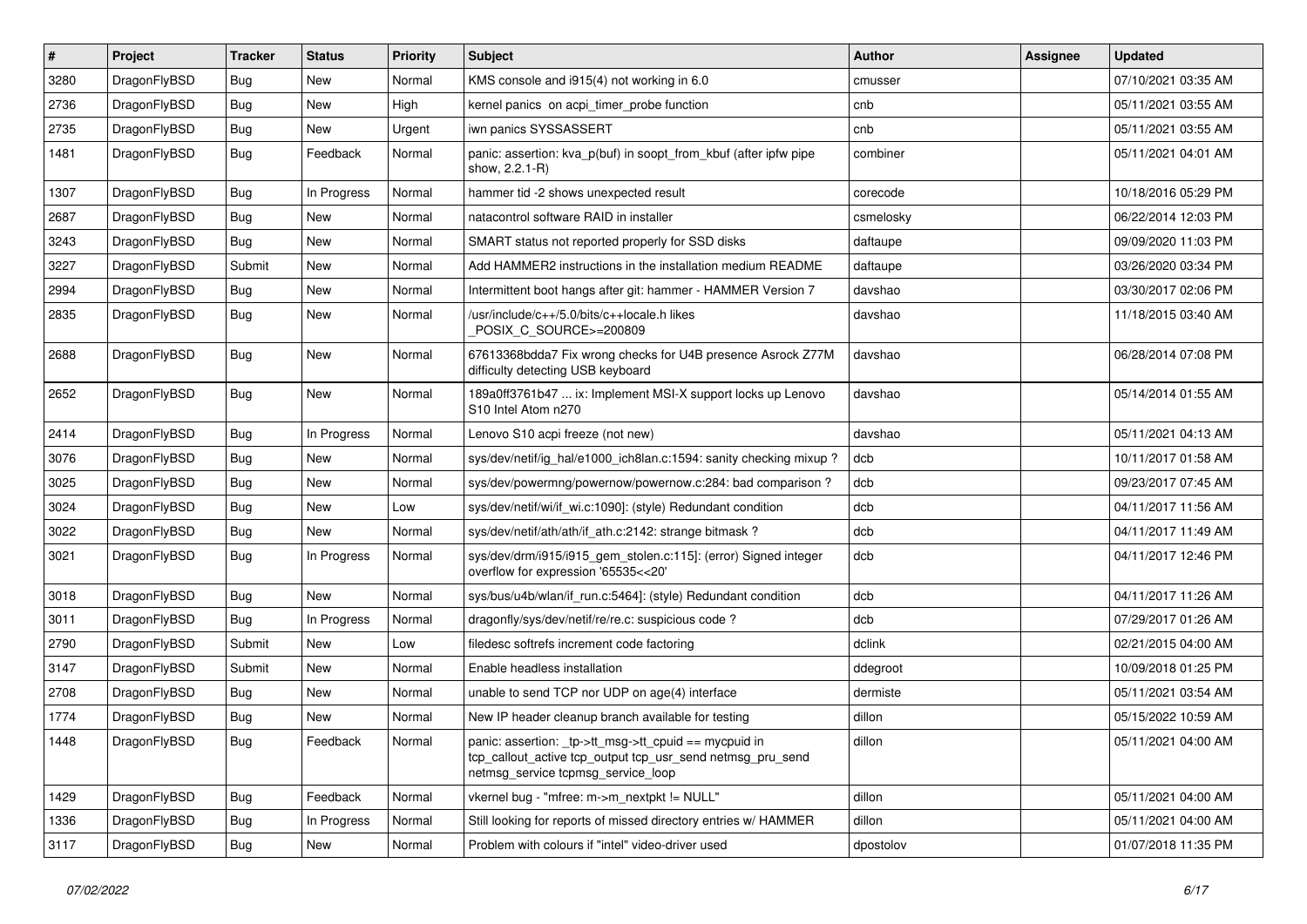| #    | Project      | <b>Tracker</b> | <b>Status</b> | <b>Priority</b> | Subject                                                                                                    | Author        | Assignee | <b>Updated</b>      |
|------|--------------|----------------|---------------|-----------------|------------------------------------------------------------------------------------------------------------|---------------|----------|---------------------|
| 3116 | DragonFlyBSD | Bug            | New           | Normal          | da0 detects on very big volume if to _remove_ usb install stick and<br>reboot on Intel NUC5PPYH            | dpostolov     |          | 01/07/2018 09:40 PM |
| 1877 | DragonFlyBSD | <b>Bug</b>     | <b>New</b>    | Normal          | Freeze during 1st hammer cleanup after new install                                                         | elekktretterr |          | 05/15/2022 11:43 AM |
| 1669 | DragonFlyBSD | Bug            | In Progress   | Normal          | Drive wont open using button                                                                               | elekktretterr |          | 02/29/2012 12:05 PM |
| 1668 | DragonFlyBSD | <b>Bug</b>     | Feedback      | Normal          | Power button not working                                                                                   | elekktretterr |          | 03/10/2013 06:22 AM |
| 1634 | DragonFlyBSD | <b>Bug</b>     | New           | Normal          | panic: spin lock: 0xe4ad1320, indefinitive wait!                                                           | elekktretterr |          | 01/19/2015 03:21 AM |
| 1613 | DragonFlyBSD | Bug            | Feedback      | Normal          | USB Keyboard not working on master                                                                         | elekktretterr |          | 05/11/2021 04:05 AM |
| 1463 | DragonFlyBSD | <b>Bug</b>     | New           | Normal          | Mountroot before drives are initialized                                                                    | elekktretterr |          | 12/07/2010 01:30 PM |
| 1456 | DragonFlyBSD | <b>Bug</b>     | Feedback      | Normal          | Microsoft wireless desktop problems                                                                        | elekktretterr |          | 01/15/2015 08:34 AM |
| 1454 | DragonFlyBSD | <b>Bug</b>     | Feedback      | Normal          | Unable to boot from external USB DVD drive                                                                 | elekktretterr |          | 05/11/2021 04:01 AM |
| 1194 | DragonFlyBSD | <b>Bug</b>     | New           | Normal          | SCSI errors while trying to copy photos from my camera                                                     | elekktretterr |          | 01/14/2015 04:39 PM |
| 1181 | DragonFlyBSD | Bug            | In Progress   | Normal          | ACX111 panic                                                                                               | elekktretterr |          | 05/11/2021 04:00 AM |
| 2254 | DragonFlyBSD | Bug            | <b>New</b>    | Normal          | panic: assertion "ref < &td->td_toks_end" failed in lwkt_gettoken at<br>/usr/src/sys/kern/lwkt_token.c:588 | eocallaghan   |          | 12/05/2011 10:21 PM |
| 2164 | DragonFlyBSD | <b>Bug</b>     | <b>New</b>    | Normal          | panic on reboot from usb.                                                                                  | eocallaghan   |          | 10/27/2011 09:29 AM |
| 2161 | DragonFlyBSD | <b>Bug</b>     | New           | Normal          | Outdated xorg.conf file gets installed into etc and screws up mouse                                        | eocallaghan   |          | 10/27/2011 01:51 PM |
| 2158 | DragonFlyBSD | <b>Bug</b>     | New           | Normal          | iwn panics with assertion on boot.                                                                         | eocallaghan   |          | 10/24/2011 04:13 PM |
| 1947 | DragonFlyBSD | <b>Bug</b>     | <b>New</b>    | Low             | GA-880GM-UD2H (rev. 1.3) AHCI fails to detect disks at the end of<br>the RAID controller                   | eocallaghan   |          | 11/27/2021 08:46 AM |
| 1592 | DragonFlyBSD | Bug            | Feedback      | Normal          | AcpiOSUnmapMemory: Warning, deallocation did not track<br>allocation.                                      | eocallaghan   |          | 06/02/2014 07:45 AM |
| 1591 | DragonFlyBSD | Bug            | Feedback      | Normal          | Lenovo X301 hangs with AHCI Driver CMD TIMEOUT<br>STS=d0 <bsy></bsy>                                       | eocallaghan   |          | 05/11/2021 04:05 AM |
| 2544 | DragonFlyBSD | Bug            | <b>New</b>    | Normal          | live DVD system boot (menu option 1) caused db> prompt on<br>PE1950                                        | estrabd       |          | 05/11/2021 03:54 AM |
| 3276 | DragonFlyBSD | Submit         | <b>New</b>    | Normal          | Add option controlling whether gpt expand expands the last partition<br>(needs testing)                    | falsifian     |          | 07/10/2021 03:35 AM |
| 2075 | DragonFlyBSD | Bug            | <b>New</b>    | Normal          | pflogd on x86 64                                                                                           | fanch         |          | 05/16/2011 04:04 PM |
| 2657 | DragonFlyBSD | <b>Bug</b>     | <b>New</b>    | High            | Needs acl to migrate our servers                                                                           | ferney        |          | 03/31/2014 11:37 AM |
| 2569 | DragonFlyBSD | <b>Bug</b>     | New           | Normal          | ctime NFS                                                                                                  | ferney        |          | 08/11/2013 04:35 AM |
| 1672 | DragonFlyBSD | Bug            | Feedback      | Normal          | panic (trap 12) around btree search() in 2.4.1-RELEASE                                                     | floid         |          | 01/19/2015 03:36 AM |
| 979  | DragonFlyBSD | <b>Bug</b>     | Feedback      | Normal          | Failure-prone USB mass storage (SB600? msdosfs? CAM?)                                                      | floid         |          | 01/15/2015 08:38 AM |
| 846  | DragonFlyBSD | <b>Bug</b>     | Feedback      | Normal          | USB bugs:usb mouse can't used!                                                                             | frankning     |          | 01/15/2015 08:36 AM |
| 1899 | DragonFlyBSD | <b>Bug</b>     | New           | Normal          | Keyboard doesn't work                                                                                      | fransm        |          | 05/15/2022 03:32 PM |
| 2803 | DragonFlyBSD | <b>Bug</b>     | New           | Normal          | HAMMER: Warning: UNDO area too small!                                                                      | ftigeot       |          | 03/11/2015 03:42 PM |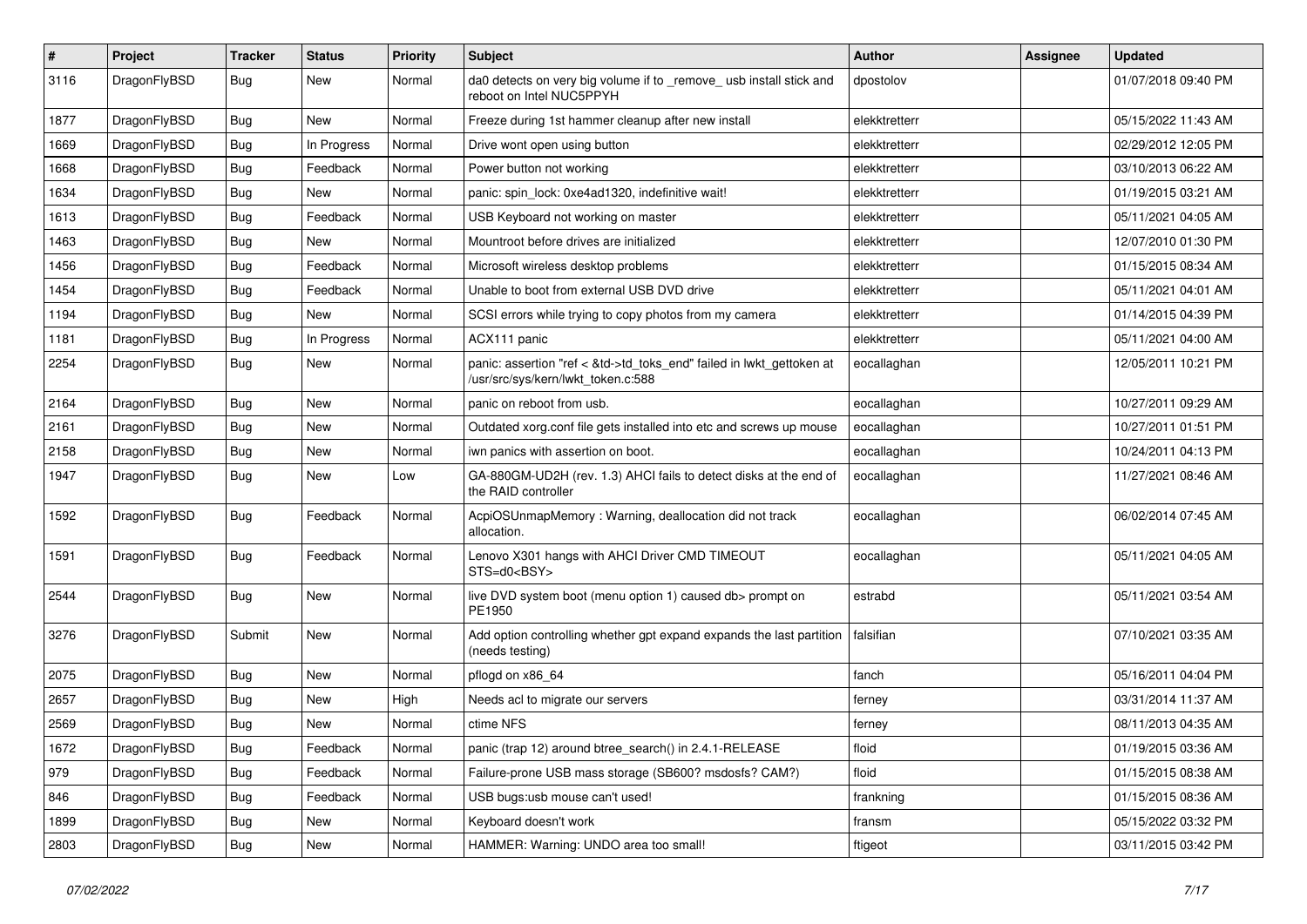| $\sharp$ | Project      | <b>Tracker</b> | <b>Status</b> | <b>Priority</b> | Subject                                                                                 | <b>Author</b> | Assignee | <b>Updated</b>      |
|----------|--------------|----------------|---------------|-----------------|-----------------------------------------------------------------------------------------|---------------|----------|---------------------|
| 2674     | DragonFlyBSD | Bug            | New           | Normal          | <b>GPT Support</b>                                                                      | ftigeot       |          | 12/28/2015 02:54 PM |
| 2619     | DragonFlyBSD | Bug            | <b>New</b>    | Normal          | DragonFly 3.6 can't be installed on a 6TB volume                                        | ftigeot       |          | 02/23/2014 11:55 PM |
| 2535     | DragonFlyBSD | Bug            | <b>New</b>    | Normal          | Imap processes apparentlt blocked on disk I/O                                           | ftigeot       |          | 04/02/2013 09:31 AM |
| 2403     | DragonFlyBSD | Bug            | New           | Low             | newfs - E doesn't handle /dev/serno device names properly                               | ftigeot       |          | 08/17/2012 05:07 AM |
| 2122     | DragonFlyBSD | Submit         | <b>New</b>    | Normal          | [Review] Fixes to the VFS layer                                                         | ftigeot       |          | 05/31/2022 03:25 PM |
| 2051     | DragonFlyBSD | <b>Bug</b>     | New           | Normal          | No ipv6 lan route entry created on 2.10                                                 | ftigeot       |          | 04/21/2011 10:37 AM |
| 1923     | DragonFlyBSD | Bug            | New           | Normal          | Abysmal NFS performance with IPv6                                                       | ftigeot       |          | 12/05/2010 09:34 PM |
| 1826     | DragonFlyBSD | Bug            | <b>New</b>    | Normal          | panic during boot: assertion so->so_port  in tcp_input                                  | ftigeot       |          | 05/15/2022 11:05 AM |
| 1818     | DragonFlyBSD | Bug            | New           | Normal          | panic: Bad tailg NEXT (kqueue issue ?)                                                  | ftigeot       |          | 05/15/2022 11:40 AM |
| 3165     | DragonFlyBSD | Bug            | <b>New</b>    | Normal          | Looping at boot time                                                                    | gop           |          | 12/28/2018 01:04 PM |
| 2095     | DragonFlyBSD | Bug            | New           | Low             | Running installer post-install: Unsupported DFUI transport "                            | greenrd       |          | 06/26/2011 09:20 AM |
| 2094     | DragonFlyBSD | <b>Bug</b>     | New           | Normal          | Segfault when gdb printing backtrace from core dump                                     | greenrd       |          | 06/25/2011 04:14 PM |
| 1563     | DragonFlyBSD | Bug            | Feedback      | Normal          | reset(1) doesn't reset terminal to the defaults                                         | hasso         |          | 03/10/2013 04:17 AM |
| 1525     | DragonFlyBSD | Bug            | <b>New</b>    | Normal          | boehm-gc problems                                                                       | hasso         |          | 10/13/2012 07:13 PM |
| 1502     | DragonFlyBSD | <b>Bug</b>     | In Progress   | Normal          | Lock while deleting files from nohistory HAMMER directories                             | hasso         |          | 03/10/2013 04:28 AM |
| 1486     | DragonFlyBSD | <b>Bug</b>     | Feedback      | Normal          | Interrupt storm related to SATA DVD device                                              | hasso         |          | 05/11/2021 04:01 AM |
| 1313     | DragonFlyBSD | Bug            | New           | Low             | Signal code in kernel needs major overhaul (signal queues,<br>si_code, si_addr)         | hasso         |          | 05/11/2021 04:00 AM |
| 884      | DragonFlyBSD | Bug            | In Progress   | High            | Performance/memory problems under filesystem IO load                                    | hasso         |          | 05/11/2021 03:50 AM |
| 2680     | DragonFlyBSD | Bug            | <b>New</b>    | Low             | boot0cfg update makes box unbootable                                                    | herrgard      |          | 06/10/2014 06:02 AM |
| 2125     | DragonFlyBSD | <b>Bug</b>     | New           | Normal          | Weird garbage in dmesg                                                                  | herrgard      |          | 08/30/2011 08:04 PM |
| 2045     | DragonFlyBSD | Bug            | <b>New</b>    | Normal          | ral(4): Fatal trap 12: page fault while in kernel mode (two panics)                     | herrgard      |          | 11/03/2011 05:34 PM |
| 1982     | DragonFlyBSD | Bug            | <b>New</b>    | Low             | There is no linuxulator on x86-64                                                       | herrgard      |          | 05/31/2022 02:25 PM |
| 3206     | DragonFlyBSD | Submit         | New           | Normal          | update psm/kbd to FreeBSD 12.0 code                                                     | htse          |          | 10/05/2019 03:49 PM |
| 3201     | DragonFlyBSD | Submit         | New           | Normal          | Fixes make search display                                                               | htse          |          | 08/20/2021 04:02 PM |
| 3189     | DragonFlyBSD | Bug            | New           | Normal          | Allow DragonFly Mail Agent to accept an alternate config via<br>command line switch     | iang          |          | 08/16/2021 12:42 AM |
| 3029     | DragonFlyBSD | Bug            | <b>New</b>    | Normal          | Running DflyBSD 4.8 on FreeBSD bhyve as a guest                                         | iron          |          | 05/13/2022 04:33 AM |
| 2604     | DragonFlyBSD | Bug            | New           | Normal          | dell laptop does not boot with LATEST                                                   | isenmann      |          | 11/20/2013 02:07 AM |
| 3134     | DragonFlyBSD | <b>Bug</b>     | <b>New</b>    | Normal          | RFC 3021 (/31 networks) appear to be unsupported                                        | jailbird      |          | 05/16/2018 11:03 PM |
| 2369     | DragonFlyBSD | <b>Bug</b>     | <b>New</b>    | Normal          | panic: Bad link elm 0xffffffe07edf6068 next->prev != elm                                | jaydg         |          | 08/15/2012 03:04 AM |
| 2308     | DragonFlyBSD | <b>Bug</b>     | New           | Normal          | System freeze when unloading snd hda                                                    | jaydg         |          | 02/19/2012 07:15 AM |
| 2731     | DragonFlyBSD | <b>Bug</b>     | In Progress   | Normal          | Screen full of random colors when starting Xorg with Intel Haswell<br>HD Graphics P4600 | jkatzmaier    |          | 11/12/2014 04:08 PM |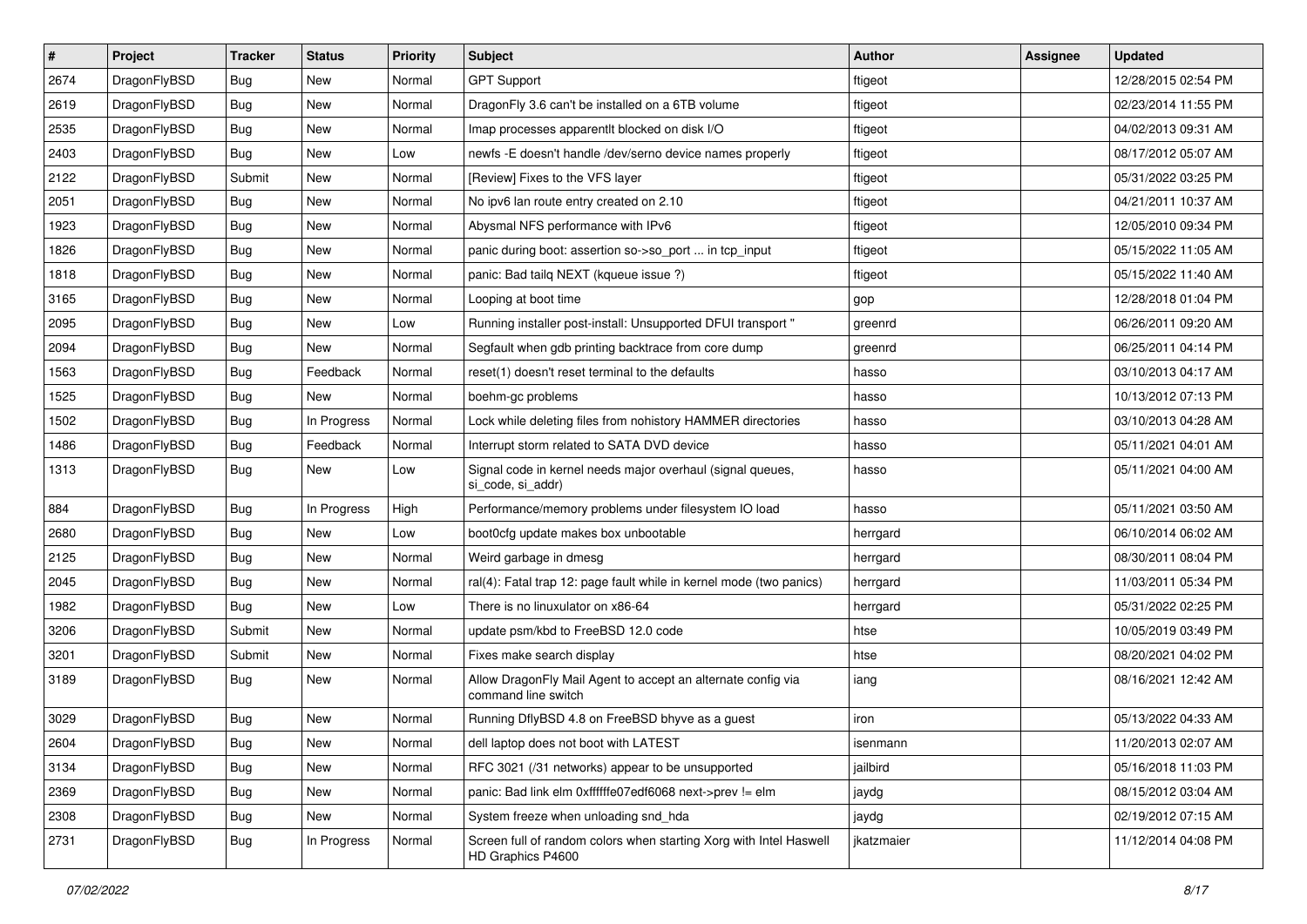| $\sharp$ | Project      | <b>Tracker</b> | <b>Status</b> | <b>Priority</b> | Subject                                                                                                    | <b>Author</b>   | Assignee | <b>Updated</b>      |
|----------|--------------|----------------|---------------|-----------------|------------------------------------------------------------------------------------------------------------|-----------------|----------|---------------------|
| 2890     | DragonFlyBSD | <b>Bug</b>     | New           | Normal          | not able to boot usb installer on Toshiba Chromebook 2                                                     | johnnywhishbone |          | 02/22/2016 03:42 AM |
| 2712     | DragonFlyBSD | Bug            | New           | Normal          | connect(2) returns EINVAL when retrying after ECONNREFUSED                                                 | jorisgio        |          | 08/14/2014 05:31 PM |
| 2568     | DragonFlyBSD | <b>Bug</b>     | New           | Normal          | AHCI panic                                                                                                 | josepht         |          | 06/07/2013 05:52 PM |
| 2013     | DragonFlyBSD | <b>Bug</b>     | In Progress   | Normal          | oversized DMA request loop                                                                                 | josepht         |          | 05/11/2021 04:06 AM |
| 1745     | DragonFlyBSD | Bug            | Feedback      | Normal          | kmalloc panic                                                                                              | josepht         |          | 05/11/2021 04:05 AM |
| 1330     | DragonFlyBSD | <b>Bug</b>     | Feedback      | Normal          | Hammer, usb disk, SYNCHRONIZE CACHE failure                                                                | josepht         |          | 06/02/2014 04:56 AM |
| 1717     | DragonFlyBSD | <b>Bug</b>     | Feedback      | Normal          | HAMMER panic in hammer_cursor_down()                                                                       | josepht1        |          | 05/11/2021 04:05 AM |
| 2245     | DragonFlyBSD | <b>Bug</b>     | <b>New</b>    | Normal          | panic: assertion "ref < &td->td_toks_end" failed in lwkt_gettoken at<br>/usr/src/sys/kern/lwkt_token.c:588 | juanfra684      |          | 11/22/2011 07:41 PM |
| 2153     | DragonFlyBSD | Bug            | <b>New</b>    | Normal          | Too many unuseful warnings at boot                                                                         | juanfra684      |          | 10/18/2011 10:16 PM |
| 3228     | DragonFlyBSD | <b>Bug</b>     | New           | Low             | pfi kif unref: state refcount $\leq$ 0 in dmesg                                                            | justin          |          | 03/05/2021 06:39 AM |
| 2444     | DragonFlyBSD | <b>Bug</b>     | New           | Normal          | Crash during Hammer overnight cleanup                                                                      | justin          |          | 11/04/2012 07:58 AM |
| 2090     | DragonFlyBSD | <b>Bug</b>     | Feedback      | Normal          | snd hda does not support headphone automute                                                                | justin          |          | 03/29/2012 08:03 PM |
| 2645     | DragonFlyBSD | <b>Bug</b>     | New           | Normal          | panic with dsched fq and ioprio                                                                            | jyoung15        |          | 02/20/2014 07:29 AM |
| 1727     | DragonFlyBSD | <b>Bug</b>     | Feedback      | Normal          | CD boot panic (2.6.1) (usb?)                                                                               | kiril           |          | 05/15/2022 05:10 AM |
| 2529     | DragonFlyBSD | <b>Bug</b>     | New           | Low             | Sundance network adapter is not detected and attached                                                      | kworr           |          | 03/25/2013 02:29 AM |
| 2421     | DragonFlyBSD | <b>Bug</b>     | New           | High            | Kernel panic: vm fault: page 0xc0f70000 not busy!                                                          | lentferj        |          | 10/03/2012 08:16 AM |
| 2288     | DragonFlyBSD | <b>Bug</b>     | Feedback      | Normal          | Random IO performance loss introduced since January 1st                                                    | lentferj        |          | 01/23/2013 04:21 PM |
| 1939     | DragonFlyBSD | <b>Bug</b>     | New           | Normal          | Panic on nightly build and stress test box                                                                 | lentferj        |          | 12/18/2010 08:41 AM |
| 1916     | DragonFlyBSD | <b>Bug</b>     | New           | Normal          | Constant crashes on x86_64 with UFS                                                                        | lentferj        |          | 11/21/2010 07:40 PM |
| 2892     | DragonFlyBSD | <b>Bug</b>     | New           | Normal          | swap pager:indefinite wait bufferf error                                                                   | <b>Ihmwzy</b>   |          | 02/21/2016 10:32 PM |
| 3310     | DragonFlyBSD | <b>Bug</b>     | In Progress   | Normal          | NVMM+QEMU fail to boot with UEFI: Mem Assist Failed<br>[gpa=0xfffffff0]                                    | liweitianux     |          | 01/11/2022 03:22 PM |
| 2917     | DragonFlyBSD | Bug            | New           | Normal          | da8: reading primary partition table: error accessing offset<br>000000000000 for 512                       | liweitianux     |          | 05/11/2021 08:43 PM |
| 2565     | DragonFlyBSD | Bug            | <b>New</b>    | Normal          | "ifconfig ix0 up" panic                                                                                    | Itpig402a       |          | 06/03/2013 05:46 AM |
| 2434     | DragonFlyBSD | <b>Bug</b>     | <b>New</b>    | Normal          | BTX Halted - Boot fails on USB/GUI                                                                         | lucmv           |          | 10/17/2012 08:12 PM |
| 2808     | DragonFlyBSD | <b>Bug</b>     | New           | Normal          | X freeze by switching between X and VT - results in black screen                                           | lukesky333      |          | 05/11/2021 03:55 AM |
| 2531     | DragonFlyBSD | Bug            | <b>New</b>    | Normal          | camcontrol fails to disable APM                                                                            | m.lombardi85    |          | 03/23/2013 12:28 PM |
| 2167     | DragonFlyBSD | <b>Bug</b>     | <b>New</b>    | Normal          | shutdown/reboot fails after uptime msg                                                                     | marino          |          | 11/28/2011 03:01 AM |
| 3035     | DragonFlyBSD | Bug            | <b>New</b>    | Normal          | panic: assertion "cpu >= 0 && cpu < ncpus" failed in netisr_cpuport<br>at /usr/src/sys/net/netisr2.h:87    | masu            |          | 05/11/2017 01:24 AM |
| 2809     | DragonFlyBSD | <b>Bug</b>     | New           | Normal          | hammer mirror-stream                                                                                       | masu            |          | 04/10/2015 12:33 AM |
| 1860     | DragonFlyBSD | <b>Bug</b>     | Feedback      | Normal          | Panic while creating UFS fs on vn(4) for initrd                                                            | matthias        |          | 02/29/2012 07:16 AM |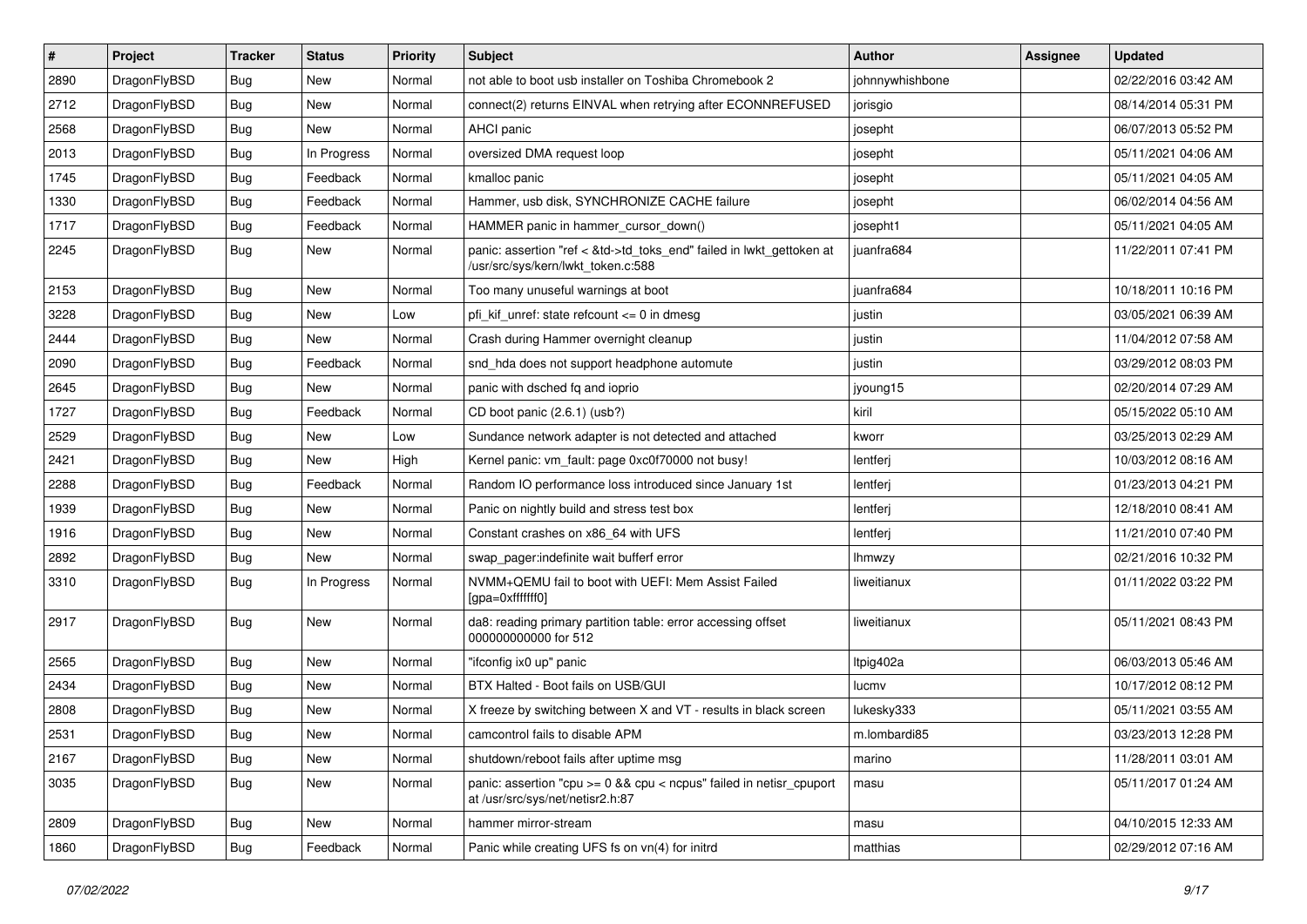| #    | Project      | <b>Tracker</b> | <b>Status</b> | <b>Priority</b> | Subject                                                                                                            | <b>Author</b>          | Assignee | <b>Updated</b>      |
|------|--------------|----------------|---------------|-----------------|--------------------------------------------------------------------------------------------------------------------|------------------------|----------|---------------------|
| 2067 | DragonFlyBSD | Bug            | New           | Normal          | sound/pcm: "play interrupt timeout, channel dead"                                                                  | matthiasr              |          | 05/11/2021 03:55 AM |
| 2598 | DragonFlyBSD | Bug            | <b>New</b>    | Normal          | i386 via USB Booting                                                                                               | mbzadegan              |          | 10/21/2013 02:28 AM |
| 2644 | DragonFlyBSD | <b>Bug</b>     | Feedback      | Normal          | 3.6.0-REL trap 9 on boot                                                                                           | memmerto               |          | 11/27/2021 08:08 AM |
| 3317 | DragonFlyBSD | <b>Bug</b>     | In Progress   | Normal          | Network vtnet0 not working on Hetzner cloud                                                                        | mneumann               |          | 06/18/2022 03:55 AM |
| 3235 | DragonFlyBSD | Bug            | <b>New</b>    | Normal          | Kernel panic in devfs vnops.c                                                                                      | mneumann               |          | 04/28/2020 07:00 AM |
| 3222 | DragonFlyBSD | <b>Bug</b>     | New           | Normal          | gcc - undefined reference to '_atomic_load' (missing libatomic?)                                                   | mneumann               |          | 02/08/2020 02:45 AM |
| 3111 | DragonFlyBSD | Bug            | In Progress   | High            | Mouse lags every second heavily under X11                                                                          | mneumann               |          | 12/12/2017 09:46 PM |
| 2972 | DragonFlyBSD | <b>Bug</b>     | <b>New</b>    | Normal          | ipfw3 "deny to me" does not work correctly                                                                         | mneumann               |          | 12/27/2016 12:11 PM |
| 2881 | DragonFlyBSD | Bug            | New           | Normal          | Pulseaudio hangs/resets system when starting X11                                                                   | mneumann               |          | 01/09/2016 03:08 AM |
| 2788 | DragonFlyBSD | Bug            | New           | Normal          | ioctl GSLICEINFO: Not working for vnode slice                                                                      | mneumann               |          | 02/12/2015 07:49 AM |
| 3218 | DragonFlyBSD | Bug            | <b>New</b>    | Normal          | Kernel panics are not sent to comconsole when booted over EFI                                                      | mqudsi                 |          | 12/02/2019 08:52 PM |
| 1144 | DragonFlyBSD | Bug            | Feedback      | Normal          | Incorrect clock under KVM                                                                                          | msylvan                |          | 03/09/2013 01:17 PM |
| 2104 | DragonFlyBSD | Bug            | New           | Normal          | network configuration seg. fault on install CD                                                                     | navratil               |          | 07/26/2011 07:55 AM |
| 2958 | DragonFlyBSD | Bug            | Feedback      | Normal          | Hammer FS dies during pruning after massive write load                                                             | neilb                  |          | 10/11/2016 04:20 AM |
| 2957 | DragonFlyBSD | Bug            | Feedback      | Normal          | swapoff -a followed by swapon -a doesn't give your swap back                                                       | neilb                  |          | 10/09/2016 04:17 AM |
| 2098 | DragonFlyBSD | Submit         | New           | Normal          | [PATCH] correct ath man page example<br>(/usr/src/share/man/man4/ath.4)                                            | nobody                 |          | 11/15/2011 12:27 AM |
| 3215 | DragonFlyBSD | Bug            | <b>New</b>    | Normal          | Hang in tcdrain(3) after write(3)                                                                                  | noloader               |          | 11/25/2019 03:08 PM |
| 2622 | DragonFlyBSD | Bug            | New           | Normal          | VAIO FIT15E fn keys support                                                                                        | nonsolosoft            |          | 12/31/2013 01:31 AM |
| 2621 | DragonFlyBSD | Bug            | <b>New</b>    | Normal          | core dump using cdrom                                                                                              | nonsolosoft            |          | 12/27/2013 12:43 AM |
| 2412 | DragonFlyBSD | Bug            | New           | Normal          | wlan0 fails to get address via dhclient                                                                            | nonsolosoft            |          | 08/30/2012 05:55 AM |
| 2182 | DragonFlyBSD | Bug            | <b>New</b>    | Normal          | if_msk PHY FIFO underrun/overflow                                                                                  | nonsolosoft            |          | 09/03/2012 06:39 AM |
| 1193 | DragonFlyBSD | <b>Bug</b>     | New           | Normal          | kernel doesn't recognize cdrom drive                                                                               | nonsolosoft            |          | 01/25/2014 09:11 PM |
| 3052 | DragonFlyBSD | Bug            | New           | Normal          | panic DragonFly v4.8.1-RELEASE by mounting a malformed NTFS<br>image [64.000]                                      | open.source@ribose.com |          | 08/14/2017 03:22 AM |
| 3051 | DragonFlyBSD | <b>Bug</b>     | New           | Normal          | panic DragonFly v4.8.1-RELEASE by mounting a malformed NTFS<br>image [12.000]                                      | open.source@ribose.com |          | 08/14/2017 03:20 AM |
| 3049 | DragonFlyBSD | Bug            | New           | Normal          | panic DragonFly v4.8.1-RELEASE by mounting a malformed<br>msdosfs image [12.128]                                   | open.source@ribose.com |          | 08/14/2017 02:53 AM |
| 2802 | DragonFlyBSD | <b>Bug</b>     | New           | Normal          | USB Wifi urtwn0 crash from cd boot                                                                                 | opvalues               |          | 03/10/2015 01:07 AM |
| 2799 | DragonFlyBSD | <b>Bug</b>     | New           | Normal          | Fatal trap 12 caused by moused(8) -p /dev/cual0                                                                    | opvalues               |          | 03/04/2015 11:01 PM |
| 3152 | DragonFlyBSD | <b>Bug</b>     | Feedback      | Normal          | Console's size in ttyv0 and single user mode is sticking to 80x25,<br>while ttyv1 can make use of the whole screen | overtime               |          | 02/24/2019 01:08 AM |
| 3107 | DragonFlyBSD | <b>Bug</b>     | New           | Low             | ACPI interrupt storm when loading i915 on Lenovo T460                                                              | oyvinht                |          | 07/15/2020 07:01 AM |
| 2874 | DragonFlyBSD | <b>Bug</b>     | New           | Normal          | make world DESTDIR=/emptydir fails                                                                                 | pascii                 |          | 12/25/2015 07:04 AM |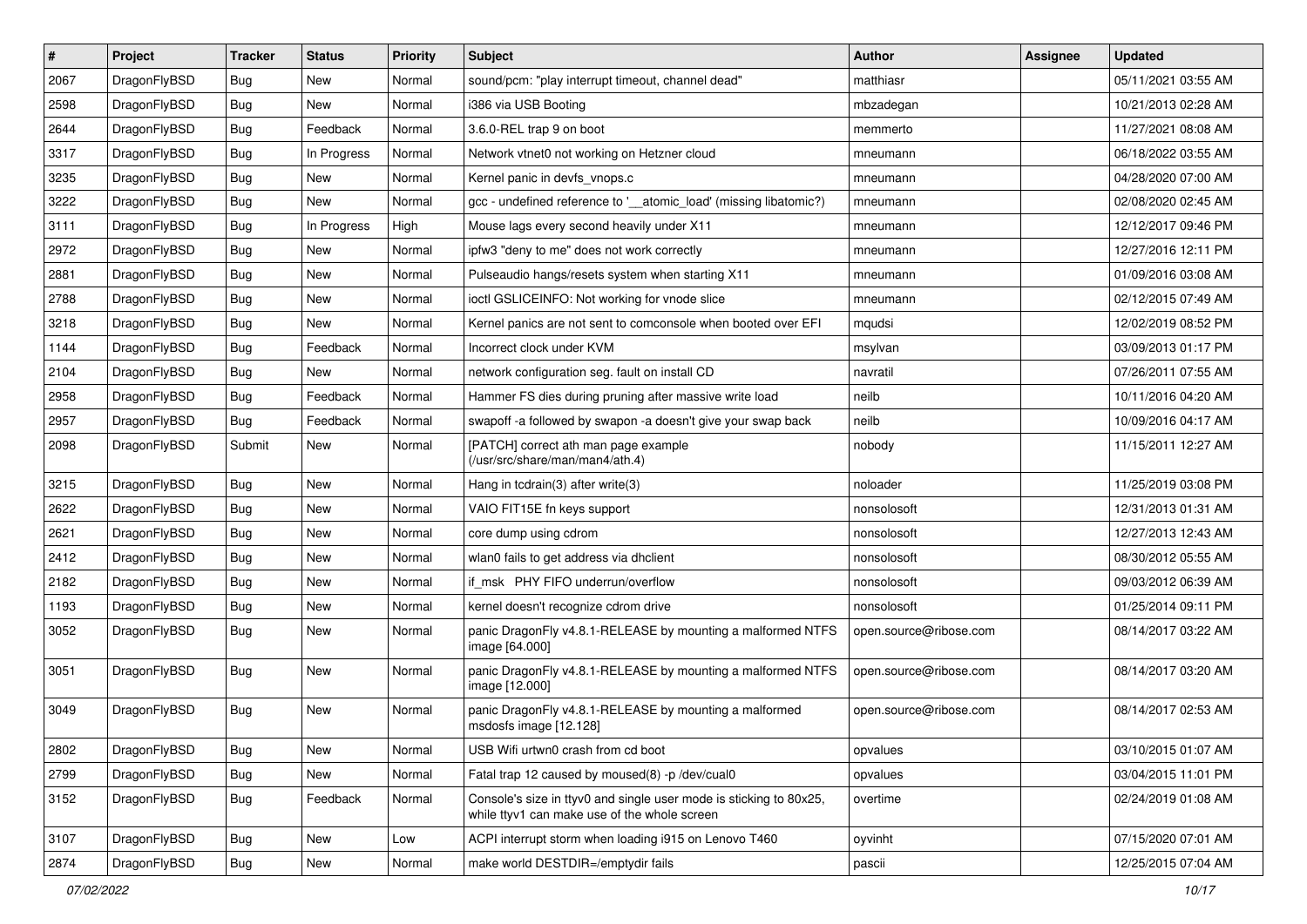| $\sharp$ | Project      | <b>Tracker</b> | <b>Status</b> | <b>Priority</b> | Subject                                                                                                        | Author   | Assignee | <b>Updated</b>      |
|----------|--------------|----------------|---------------|-----------------|----------------------------------------------------------------------------------------------------------------|----------|----------|---------------------|
| 2117     | DragonFlyBSD | Bug            | New           | High            | ACPI and/or bce(4) problem with 2.11.0.673.g0d557 on HP DL380<br>G6                                            | pauska   |          | 08/22/2011 10:15 AM |
| 2898     | DragonFlyBSD | Bug            | <b>New</b>    | Normal          | HAMMER panic                                                                                                   | pavalos  |          | 11/03/2018 07:05 AM |
| 2526     | DragonFlyBSD | <b>Bug</b>     | New           | Normal          | hammer cleanup doesn't run on first day of DST                                                                 | pavalos  |          | 10/18/2016 05:28 PM |
| 2248     | DragonFlyBSD | <b>Bug</b>     | <b>New</b>    | Normal          | sysctl panic                                                                                                   | pavalos  |          | 11/23/2011 06:23 PM |
| 2199     | DragonFlyBSD | <b>Bug</b>     | <b>New</b>    | Normal          | screen segfaults if utmpx isn't present                                                                        | pavalos  |          | 11/15/2011 10:52 PM |
| 2099     | DragonFlyBSD | <b>Bug</b>     | <b>New</b>    | Normal          | page fault panic in vm system                                                                                  | pavalos  |          | 07/10/2011 08:51 AM |
| 2048     | DragonFlyBSD | Bug            | <b>New</b>    | Normal          | panic: ffs_sync: rofs mod                                                                                      | pavalos  |          | 04/12/2011 05:45 AM |
| 2008     | DragonFlyBSD | <b>Bug</b>     | New           | Normal          | lwkt_setcpu_remote: td->td_flags 00800621 console flood                                                        | pavalos  |          | 03/06/2011 09:37 PM |
| 1949     | DragonFlyBSD | <b>Bug</b>     | <b>New</b>    | Normal          | iwn panic                                                                                                      | pavalos  |          | 01/30/2011 03:21 AM |
| 599      | DragonFlyBSD | <b>Bug</b>     | New           | Urgent          | 1.9.0 reproducable panic                                                                                       | pavalos  |          | 12/22/2010 01:08 AM |
| 3226     | DragonFlyBSD | <b>Bug</b>     | <b>New</b>    | Normal          | Xorg freezes in vm: thread stuck in "objtrm1"                                                                  | peeter   |          | 04/08/2020 02:10 AM |
| 2970     | DragonFlyBSD | <b>Bug</b>     | New           | Normal          | kernel 4.7: "Is -I" causes panic on UDF filesystem: "bgetvp -<br>overlapping buffer"                           | peeter   |          | 12/21/2016 02:46 AM |
| 1943     | DragonFlyBSD | <b>Bug</b>     | <b>New</b>    | Normal          | hammer assertion panic                                                                                         | peter    |          | 12/27/2010 12:45 AM |
| 1990     | DragonFlyBSD | <b>Bug</b>     | <b>New</b>    | Normal          | /mnt too large to mount                                                                                        | peur.neu |          | 02/16/2011 11:24 PM |
| 1951     | DragonFlyBSD | <b>Bug</b>     | New           | Normal          | dma_timeouts at phyaddr on a good hdd                                                                          | peur.neu |          | 01/04/2011 07:12 AM |
| 3247     | DragonFlyBSD | <b>Bug</b>     | <b>New</b>    | Normal          | Kernel panic doing nothing much                                                                                | phma     |          | 09/12/2020 11:40 PM |
| 2816     | DragonFlyBSD | <b>Bug</b>     | New           | Normal          | A multitasking process being debugged can get stuck                                                            | phma     |          | 05/19/2015 03:57 AM |
| 2611     | DragonFlyBSD | <b>Bug</b>     | New           | Normal          | Change in IP address results in network not working                                                            | phma     |          | 12/05/2013 07:55 PM |
| 2557     | DragonFlyBSD | <b>Bug</b>     | <b>New</b>    | Normal          | stock 3.4.1 kernel halts during booting if dm and dm_target_crypt<br>are loaded and RAID controller is present | phma     |          | 05/12/2013 10:38 PM |
| 2552     | DragonFlyBSD | <b>Bug</b>     | <b>New</b>    | Low             | hammer recovery should indicate progress                                                                       | phma     |          | 05/03/2013 12:13 AM |
| 2547     | DragonFlyBSD | <b>Bug</b>     | <b>New</b>    | High            | crashed while doing a dry run of pkg_rolling-replace                                                           | phma     |          | 04/18/2013 10:40 PM |
| 2389     | DragonFlyBSD | <b>Bug</b>     | New           | Normal          | computer crashed while listing processes                                                                       | phma     |          | 06/18/2012 02:49 PM |
| 2387     | DragonFlyBSD | <b>Bug</b>     | <b>New</b>    | Normal          | hammer ignores -t during dedup                                                                                 | phma     |          | 06/17/2012 12:30 PM |
| 2331     | DragonFlyBSD | <b>Bug</b>     | New           | Normal          | reading mouse mode from unopen file descriptor hangs mouse<br>driver                                           | phma     |          | 03/14/2012 09:43 AM |
| 2311     | DragonFlyBSD | <b>Bug</b>     | <b>New</b>    | Normal          | Xorg crash having something to do with drm                                                                     | phma     |          | 02/22/2012 09:59 AM |
| 2306     | DragonFlyBSD | <b>Bug</b>     | New           | Normal          | a crash starts the kernel debugger in text mode, but just reboots in $X \mid p$ hma                            |          |          | 02/11/2012 08:02 PM |
| 1559     | DragonFlyBSD | <b>Bug</b>     | New           | Normal          | kernel trap                                                                                                    | phma     |          | 11/27/2021 08:43 AM |
| 3302     | DragonFlyBSD | <b>Bug</b>     | New           | Normal          | Will not boot on System76 Lemur Pro (lemp10)                                                                   | piecuch  |          | 11/03/2021 10:21 AM |
| 3298     | DragonFlyBSD | <b>Bug</b>     | New           | Normal          | Running "w" and having logged in via XDM through VNC, "w" prints<br>an extra error message                     | piecuch  |          | 10/25/2021 09:16 AM |
| 3239     | DragonFlyBSD | Bug            | New           | Normal          | unable to SIGKILL glitched emacs                                                                               | piecuch  |          | 05/26/2020 03:30 AM |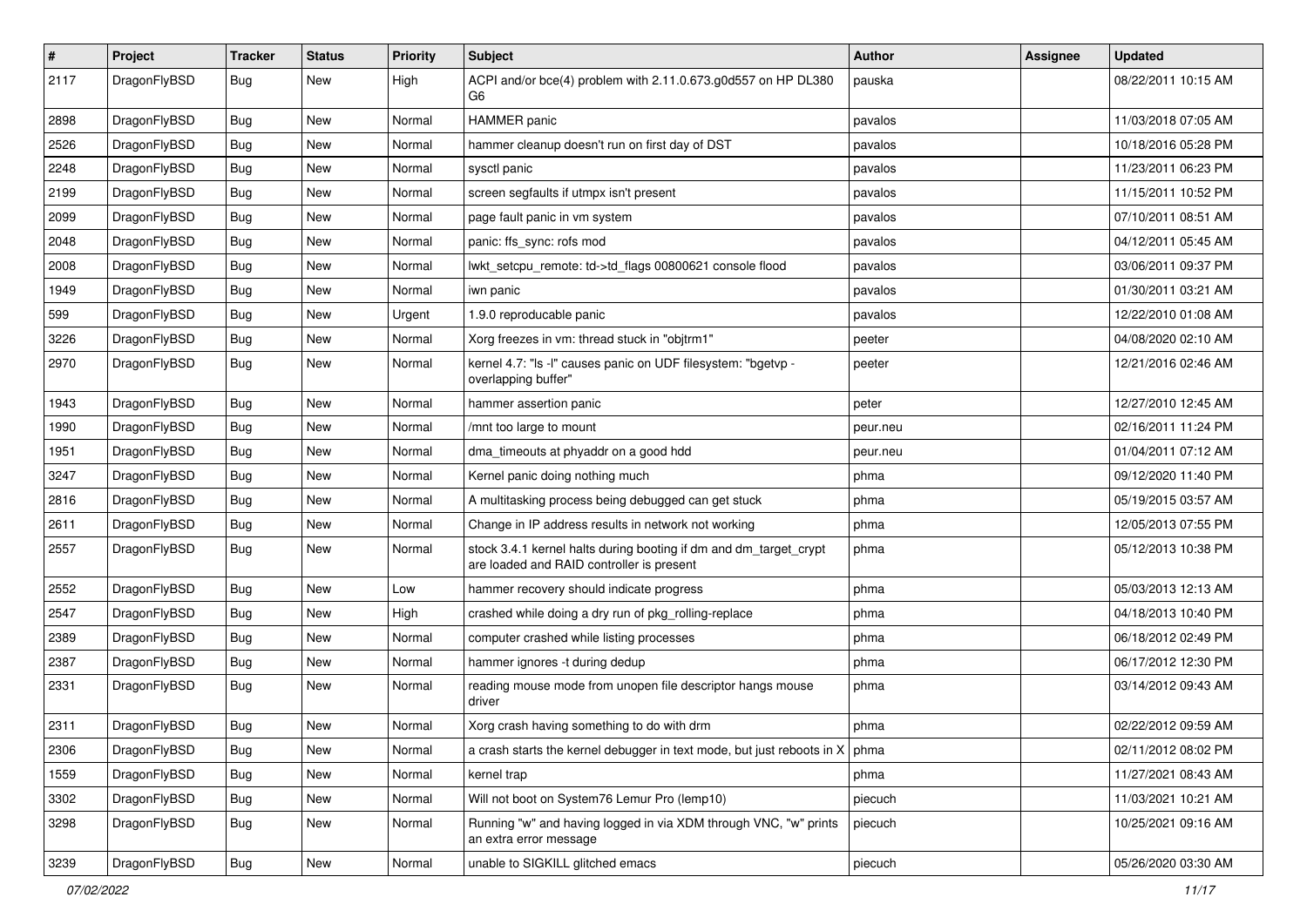| $\vert$ # | Project      | <b>Tracker</b> | <b>Status</b> | <b>Priority</b> | <b>Subject</b>                                                                                                                                                                                    | <b>Author</b> | Assignee | <b>Updated</b>      |
|-----------|--------------|----------------|---------------|-----------------|---------------------------------------------------------------------------------------------------------------------------------------------------------------------------------------------------|---------------|----------|---------------------|
| 3238      | DragonFlyBSD | <b>Bug</b>     | <b>New</b>    | Normal          | race conditions when printing from vkernel console                                                                                                                                                | piecuch       |          | 05/19/2020 02:50 PM |
| 3245      | DragonFlyBSD | Bug            | <b>New</b>    | Normal          | panic: free: guard1x fail, i915 load from loader.conf                                                                                                                                             | polachok      |          | 08/21/2020 10:36 AM |
| 1101      | DragonFlyBSD | <b>Bug</b>     | Feedback      | Normal          | ohci related panic                                                                                                                                                                                | polachok      |          | 05/11/2021 04:00 AM |
| 1577      | DragonFlyBSD | <b>Bug</b>     | Feedback      | Normal          | panic: assertion: $leaf$ - $base$ .obj $id == ip$ - $\geq$ obj $id$ in<br>hammer ip delete range                                                                                                  | qhwt+dfly     |          | 05/11/2021 04:01 AM |
| 1387      | DragonFlyBSD | Bug            | Feedback      | Normal          | zero-size malloc and ps: kvm getprocs: Bad address                                                                                                                                                | qhwt+dfly     |          | 05/11/2021 04:00 AM |
| 1368      | DragonFlyBSD | Bug            | In Progress   | Normal          | suspend signal race?                                                                                                                                                                              | qhwt+dfly     |          | 05/11/2021 03:51 AM |
| 570       | DragonFlyBSD | <b>Bug</b>     | Feedback      | Normal          | 1.8.x: ACPI problems                                                                                                                                                                              | qhwt+dfly     |          | 06/02/2014 03:45 AM |
| 1942      | DragonFlyBSD | <b>Bug</b>     | <b>New</b>    | Normal          | locking against myself in getcacheblk()?                                                                                                                                                          | qhwt.dfly     |          | 05/31/2022 02:15 PM |
| 1917      | DragonFlyBSD | <b>Bug</b>     | <b>New</b>    | Normal          | panic: assertion: (RB_EMPTY(&ip->rec_tree) && (ip->flags &<br>HAMMER INODE XDIRTY) == 0)    (!RB EMPTY(&ip->rec tree)<br>&& (ip->flags & HAMMER_INODE_XDIRTY) != 0) in<br>hammer_flush_inode_done | qhwt.dfly     |          | 11/24/2010 03:23 AM |
| 2371      | DragonFlyBSD | <b>Bug</b>     | <b>New</b>    | Normal          | Timezone problem with America/Sao Paulo                                                                                                                                                           | raitech       |          | 05/17/2012 01:42 PM |
| 1560      | DragonFlyBSD | <b>Bug</b>     | Feedback      | Normal          | Unable to modify partition table on ThinkPad T61p during install                                                                                                                                  | rehsack       |          | 01/15/2015 08:57 AM |
| 3313      | DragonFlyBSD | Bug            | New           | Normal          | Can't boot from my live USB at all. The kernel loading process<br>hangs.                                                                                                                          | rempas        |          | 06/03/2022 12:16 AM |
| 2675      | DragonFlyBSD | Bug            | New           | Low             | Ultimate N WiFi Link 5300 get iwn intr: fatal firmware error on 5GHz                                                                                                                              | revuwa        |          | 05/11/2021 04:07 AM |
| 1836      | DragonFlyBSD | Bug            | New           | Normal          | Incorrect TCP checksum show up in tcpdump                                                                                                                                                         | robgar1       |          | 05/15/2022 11:22 AM |
| 2430      | DragonFlyBSD | <b>Bug</b>     | <b>New</b>    | Normal          | Alternate Password Hash method                                                                                                                                                                    | robin.carey1  |          | 10/07/2012 06:28 AM |
| 2138      | DragonFlyBSD | <b>Bug</b>     | <b>New</b>    | Normal          | > 100% CPU usage                                                                                                                                                                                  | robin.carey1  |          | 09/26/2011 12:20 PM |
| 2626      | DragonFlyBSD | <b>Bug</b>     | New           | Normal          | iwn driver drops with error: "firmware error 'iwn intr: fatal firmware<br>error""                                                                                                                 | rodyaj        |          | 01/09/2014 05:50 AM |
| 2738      | DragonFlyBSD | <b>Bug</b>     | New           | Normal          | Hammer: Strange behavior when trying to recover old version of<br>moved file                                                                                                                      | roland        |          | 11/20/2014 08:02 AM |
| 3141      | DragonFlyBSD | Bug            | <b>New</b>    | Normal          | dhclient blocks boot process                                                                                                                                                                      | rowo          |          | 12/16/2018 11:01 AM |
| 2887      | DragonFlyBSD | Bug            | <b>New</b>    | Low             | Missing extattr_namespace_to_string and<br>extattr string to namespace functions                                                                                                                  | rubenk        |          | 02/06/2016 05:09 AM |
| 2423      | DragonFlyBSD | Bug            | New           | Urgent          | After multiple panics/locks, hitting KKASSERT in<br>hammer init cursor                                                                                                                            | rumcic        |          | 09/18/2012 02:28 AM |
| 2080      | DragonFlyBSD | Bug            | New           | Normal          | panic: lockmgr thrd sleep: called from interrupt, ipi, or hard code<br>section                                                                                                                    | rumcic        |          | 05/30/2011 05:06 PM |
| 2072      | DragonFlyBSD | Bug            | <b>New</b>    | Normal          | Fatal trap 12: stopped at lwkt_send_ipiq3                                                                                                                                                         | rumcic        |          | 05/17/2011 04:12 AM |
| 1975      | DragonFlyBSD | Bug            | New           | Normal          | Applications seg fault in select() and poll()                                                                                                                                                     | rumcic        |          | 05/31/2022 02:58 PM |
| 1874      | DragonFlyBSD | <b>Bug</b>     | <b>New</b>    | Normal          | mpd listening on all IPs, accepting only on one                                                                                                                                                   | rumcic        |          | 05/08/2011 01:01 PM |
| 1873      | DragonFlyBSD | <b>Bug</b>     | New           | Normal          | Panic upon usb mouse detach and reattaching                                                                                                                                                       | rumcic        |          | 02/01/2011 09:53 AM |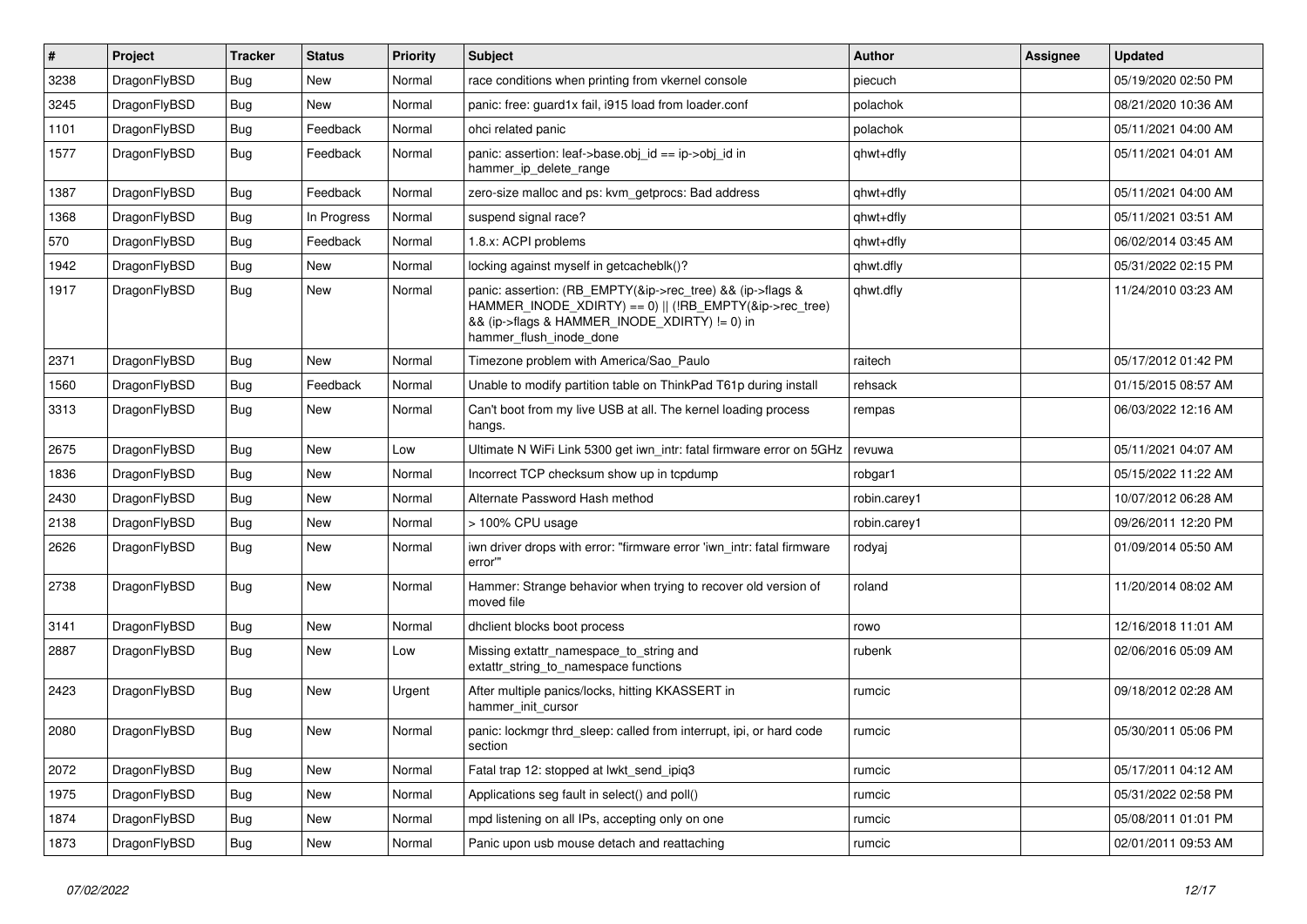| #    | Project      | <b>Tracker</b> | <b>Status</b> | <b>Priority</b> | <b>Subject</b>                                                                                  | Author     | Assignee | <b>Updated</b>      |
|------|--------------|----------------|---------------|-----------------|-------------------------------------------------------------------------------------------------|------------|----------|---------------------|
| 1580 | DragonFlyBSD | Bug            | Feedback      | Normal          | Panic (Fatal trap 12: page fault while in kernel mode) while playing<br>with pf and netif names | rumcic     |          | 12/21/2018 01:21 AM |
| 1489 | DragonFlyBSD | <b>Bug</b>     | Feedback      | Normal          | panic: ufs dirbad: bad dir                                                                      | rumcic     |          | 03/10/2013 04:34 AM |
| 1250 | DragonFlyBSD | Bug            | Feedback      | Normal          | Panic upon plugging an USB flash drive into the machine                                         | rumcic     |          | 03/10/2013 05:17 AM |
| 1249 | DragonFlyBSD | <b>Bug</b>     | Feedback      | Normal          | panic: ffs_vfree: freeing free inode                                                            | rumcic     |          | 03/10/2013 05:13 AM |
| 1218 | DragonFlyBSD | <b>Bug</b>     | In Progress   | Normal          | panic: assertion: $error == 0$ in hammer start transaction                                      | rumcic     |          | 05/11/2021 04:00 AM |
| 1192 | DragonFlyBSD | Submit         | <b>New</b>    | Normal          | KKASSERTs in sys/kern/uipc_{msg,socket}.c are too strict                                        | rumcic     |          | 05/11/2021 04:07 AM |
| 2316 | DragonFlyBSD | Bug            | New           | Normal          | Ungraceful invalid password handling for adding a new user in the<br>installer                  | rune       |          | 04/27/2012 11:23 PM |
| 3047 | DragonFlyBSD | <b>Bug</b>     | <b>New</b>    | Normal          | HAMMER critical write error                                                                     | samuel     |          | 06/19/2019 09:50 AM |
| 2123 | DragonFlyBSD | <b>Bug</b>     | New           | Normal          | hammer is losing files                                                                          | schmir     |          | 08/30/2011 07:56 PM |
| 2042 | DragonFlyBSD | Bug            | New           | Normal          | kernel panic, when run boot0cfg                                                                 | sepherosa  |          | 05/31/2022 03:01 PM |
| 1944 | DragonFlyBSD | Bug            | <b>New</b>    | Normal          | panic: backing_object 0xdea7b258 was somehow re-referenced<br>during collapse!                  | sepherosa  |          | 12/27/2010 02:06 AM |
| 2933 | DragonFlyBSD | Submit         | <b>New</b>    | Normal          | Remove unix domain socket support from cat(1)                                                   | sevan      |          | 08/01/2016 08:10 PM |
| 2924 | DragonFlyBSD | Bug            | New           | Normal          | cat -v fails to tag characters in extended table with M- prefix with<br>some locales            | sevan      |          | 07/11/2016 07:18 AM |
| 2396 | DragonFlyBSD | Bug            | Feedback      | High            | Latest 3.1 development version core dumps while destroying master<br><b>PFS</b>                 | sgeorge    |          | 01/23/2013 04:10 PM |
| 2347 | DragonFlyBSD | <b>Bug</b>     | Feedback      | High            | Hammer PFSes destroy does not give back full space allocated to<br><b>PFS</b>                   | sgeorge    |          | 07/19/2012 01:11 AM |
| 2124 | DragonFlyBSD | Bug            | <b>New</b>    | Normal          | getty repeating too quickly on port /dev/ttyv0                                                  | sgeorge.ml |          | 09/01/2011 04:28 AM |
| 2891 | DragonFlyBSD | Bug            | New           | Normal          | Kernel panic in IEEE802.11 related code                                                         | shamaz     |          | 05/29/2016 05:49 PM |
| 2863 | DragonFlyBSD | Bug            | New           | Normal          | HAMMER synch tid is zero                                                                        | shamaz     |          | 12/12/2015 11:24 PM |
| 2820 | DragonFlyBSD | <b>Bug</b>     | New           | Normal          | TP-Link USB Wi-Fi adapter cannot be reattached to the system                                    | shamaz     |          | 05/22/2015 09:45 PM |
| 1961 | DragonFlyBSD | <b>Bug</b>     | New           | Normal          | Can't create dump from DDB                                                                      | shamaz     |          | 01/29/2011 09:02 PM |
| 1935 | DragonFlyBSD | <b>Bug</b>     | New           | Normal          | mouse does not work after switching between x and console                                       | shamaz     |          | 12/13/2010 10:06 AM |
| 1884 | DragonFlyBSD | Bug            | New           | Normal          | System completely freezes while listening music (devbuf: malloc<br>limit exceeded)              | shamaz     |          | 01/24/2011 05:00 PM |
| 2141 | DragonFlyBSD | <b>Bug</b>     | New           | Urgent          | loader and/or documentation broken                                                              | sjg        |          | 01/20/2012 10:51 AM |
| 2061 | DragonFlyBSD | Bug            | New           | Normal          | USB keyboard boot panic                                                                         | sjg        |          | 05/04/2012 12:20 AM |
| 1786 | DragonFlyBSD | <b>Bug</b>     | New           | Normal          | Calling NULL function pointer initiates panic loop                                              | sjg        |          | 10/11/2010 05:28 PM |
| 2936 | DragonFlyBSD | <b>Bug</b>     | New           | Normal          | loader.efi crashes while loading kernel                                                         | spaceille  |          | 08/20/2016 06:17 AM |
| 2587 | DragonFlyBSD | <b>Bug</b>     | New           | Normal          | SATA DVD writer not detected by DragonFly                                                       | srussell   |          | 09/04/2020 08:55 AM |
| 2586 | DragonFlyBSD | <b>Bug</b>     | New           | Normal          | pf: "modulate" state seems problematic                                                          | srussell   |          | 09/25/2013 07:36 PM |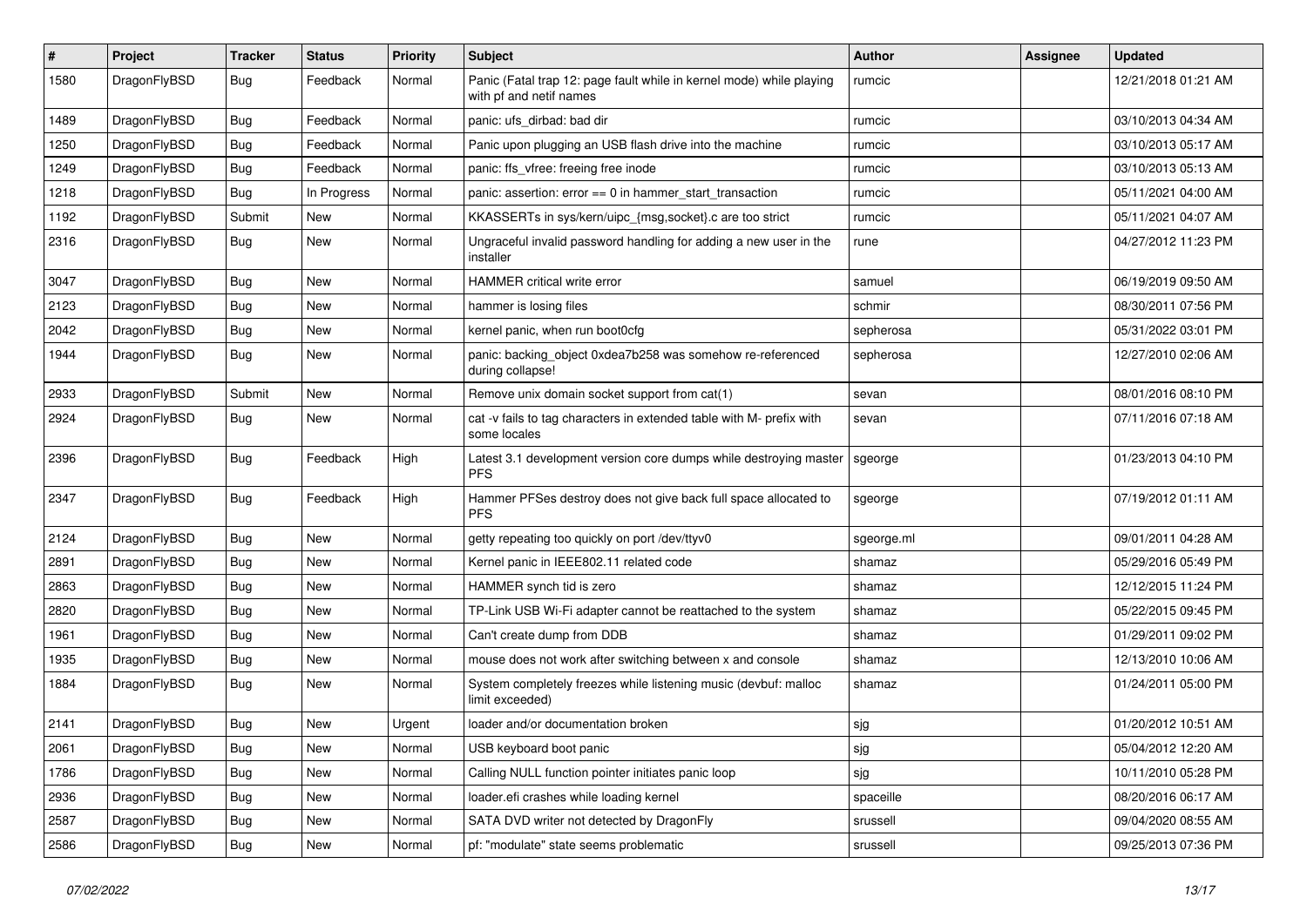| $\sharp$ | Project      | <b>Tracker</b> | <b>Status</b> | <b>Priority</b> | Subject                                                                                                  | <b>Author</b>     | Assignee | <b>Updated</b>      |
|----------|--------------|----------------|---------------|-----------------|----------------------------------------------------------------------------------------------------------|-------------------|----------|---------------------|
| 2077     | DragonFlyBSD | <b>Bug</b>     | New           | Normal          | USB devices conflicting                                                                                  | srussell          |          | 05/17/2011 05:12 PM |
| 3129     | DragonFlyBSD | Bug            | New           | High            | Kernel panic with 5.2.0 on A2SDi-4C-HLN4F                                                                | stateless         |          | 04/24/2018 12:50 AM |
| 2055     | DragonFlyBSD | <b>Bug</b>     | <b>New</b>    | Normal          | $ssh + IPV6 + bridge \Rightarrow connection freezes$                                                     | steve             |          | 04/24/2011 07:13 PM |
| 2004     | DragonFlyBSD | <b>Bug</b>     | New           | Normal          | LWKT_WAIT_IPIQ panic                                                                                     | steve             |          | 03/08/2011 05:46 PM |
| 2020     | DragonFlyBSD | Bug            | <b>New</b>    | Low             | Port brcm80211 driver from Linux to DragonFly BSD                                                        | studer            |          | 03/05/2011 10:54 PM |
| 2082     | DragonFlyBSD | <b>Bug</b>     | <b>New</b>    | Normal          | dfbsd 2.10.1 amd64 - mc port build error with 'bmake bin-install'                                        | sun-doctor        |          | 05/25/2011 07:18 PM |
| 2509     | DragonFlyBSD | Bug            | New           | Normal          | Redefinition of DIRBLKSIZ in restore(8)                                                                  | swildner          |          | 06/04/2022 04:40 AM |
| 1913     | DragonFlyBSD | <b>Bug</b>     | <b>New</b>    | Normal          | panic: assertion: ip->flush_state != HAMMER_FST_FLUSH in<br>hammer_flush_inode_core                      | swildner          |          | 11/20/2010 05:27 PM |
| 1907     | DragonFlyBSD | Bug            | <b>New</b>    | Normal          | Hammer crash in hammer_flusher_flush()                                                                   | swildner          |          | 11/11/2010 05:07 AM |
| 243      | DragonFlyBSD | <b>Bug</b>     | Feedback      | Normal          | weird behavior in the shell                                                                              | swildner          |          | 05/31/2022 02:51 PM |
| 3217     | DragonFlyBSD | <b>Bug</b>     | New           | Normal          | rescue tools: make install fails if rescue folder doesn't exist                                          | t dfbsd           |          | 11/27/2019 08:16 PM |
| 2915     | DragonFlyBSD | Bug            | <b>New</b>    | High            | Hammer mirror-copy problem                                                                               | t dfbsd           |          | 08/25/2016 05:28 AM |
| 3135     | DragonFlyBSD | Submit         | New           | Normal          | Add EVFILT_RECV and EVFILT_SEND                                                                          | tautolog          |          | 05/25/2018 09:59 PM |
| 3036     | DragonFlyBSD | Bug            | New           | Normal          | panic in icmp redirect start() ASSERT IN NETISR(0)                                                       | tautolog          |          | 05/11/2017 07:27 PM |
| 2921     | DragonFlyBSD | Submit         | <b>New</b>    | Normal          | Allow moused to accept userland mouse events                                                             | tautolog          |          | 05/11/2021 04:08 AM |
| 3113     | DragonFlyBSD | <b>Bug</b>     | In Progress   | Urgent          | Booting vKernel fails due being out of swap space                                                        | tcullen           |          | 05/11/2021 04:14 AM |
| 2609     | DragonFlyBSD | Bug            | New           | Normal          | master: panic: assertion<br>"LWKT_TOKEN_HELD_ANY(vm_object_token(object))" failed in<br>swp_pager_lookup | thomas.nikolajsen |          | 11/28/2013 11:36 AM |
| 2436     | DragonFlyBSD | <b>Bug</b>     | <b>New</b>    | Normal          | panic: assertion "lp->lwp_qcpu == dd->cpuid" failed in<br>dfly_acquire_curproc                           | thomas.nikolajsen |          | 01/23/2013 11:07 AM |
| 2296     | DragonFlyBSD | Bug            | In Progress   | High            | panic: assertion "m->wire_count > 0" failed                                                              | thomas.nikolajsen |          | 08/30/2012 06:09 AM |
| 1984     | DragonFlyBSD | Bug            | <b>New</b>    | Normal          | hammer mount fails after crash - HAMMER: FIFO record bad head<br>signature                               | thomas.nikolajsen |          | 03/08/2011 06:57 PM |
| 285      | DragonFlyBSD | Bug            | Feedback      | Low             | interrupt latency with re without ip address configured                                                  | thomas.nikolajsen |          | 02/20/2014 10:30 AM |
| 2459     | DragonFlyBSD | <b>Bug</b>     | Feedback      | Normal          | apic problems with HP Probook 4510s                                                                      | thowe             |          | 11/27/2021 08:22 AM |
| 3316     | DragonFlyBSD | <b>Bug</b>     | <b>New</b>    | Normal          | hammer2_dirent_create() allows creating >1 dirents with the same<br>name                                 | tkusumi           |          | 06/05/2022 12:35 PM |
| 3312     | DragonFlyBSD | Submit         | <b>New</b>    | Normal          | hammer2: redundant chain modify after chain creation                                                     | tkusumi           |          | 05/15/2022 01:35 PM |
| 3269     | DragonFlyBSD | Bug            | In Progress   | Normal          | Is double-buffer'd buf still required by HAMMER2 ?                                                       | tkusumi           |          | 05/12/2021 04:09 PM |
| 3266     | DragonFlyBSD | <b>Bug</b>     | New           | High            | Filesystems broken due to "KKASSERT(count &<br>TOK_COUNTMASK);"                                          | tkusumi           |          | 03/15/2021 01:21 PM |
| 3249     | DragonFlyBSD | <b>Bug</b>     | New           | Normal          | HAMMER2 fsync(2) not working properly                                                                    | tkusumi           |          | 09/21/2020 07:07 AM |
| 3246     | DragonFlyBSD | <b>Bug</b>     | New           | Normal          | HAMMER2 unable to handle ENOSPC properly                                                                 | tkusumi           |          | 09/04/2020 11:11 AM |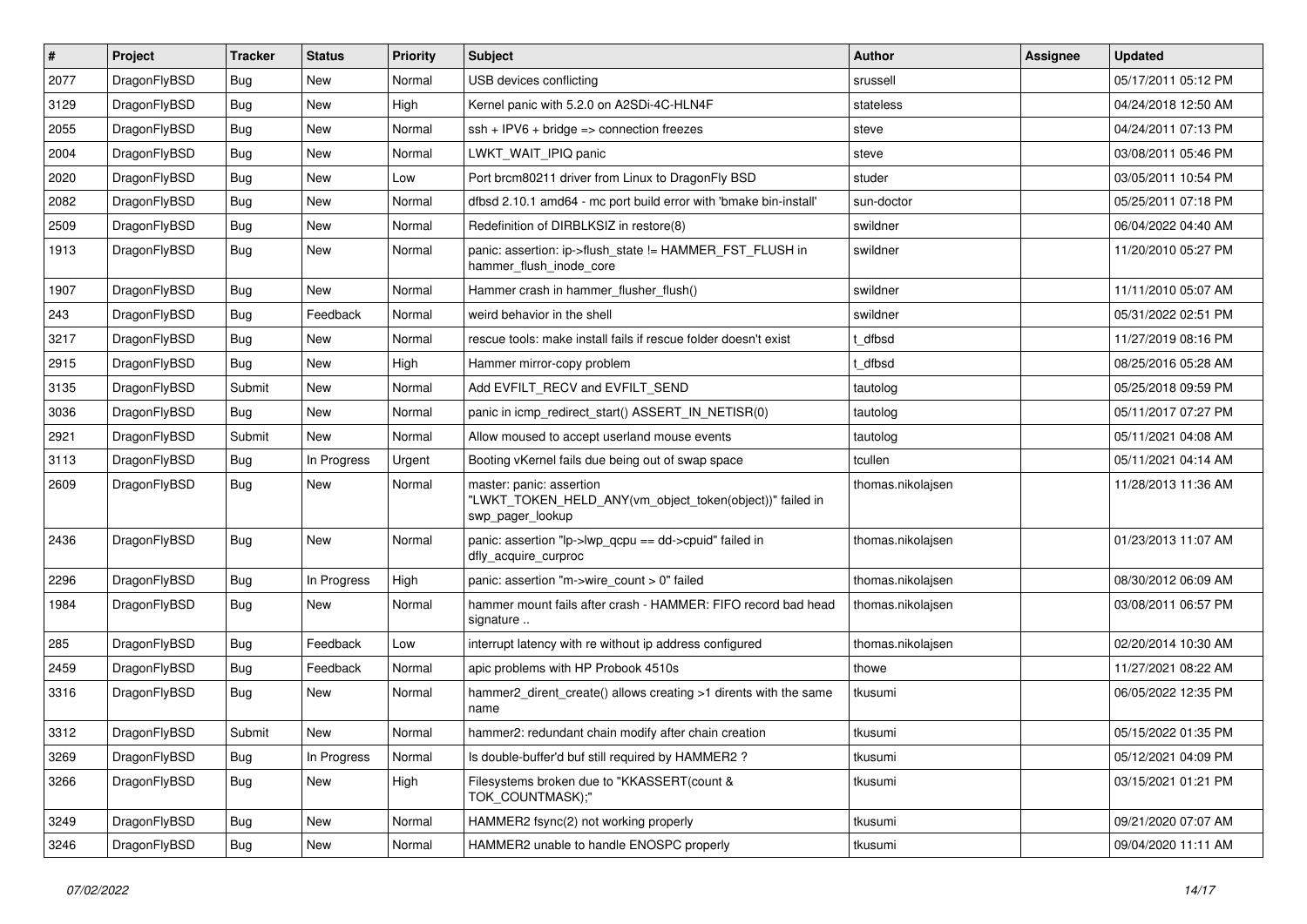| #    | Project      | <b>Tracker</b> | <b>Status</b> | <b>Priority</b> | Subject                                                                                                   | <b>Author</b>  | <b>Assignee</b> | <b>Updated</b>      |
|------|--------------|----------------|---------------|-----------------|-----------------------------------------------------------------------------------------------------------|----------------|-----------------|---------------------|
| 3184 | DragonFlyBSD | Bug            | New           | Normal          | tsleep(9) return value when PCATCH specified                                                              | tkusumi        |                 | 04/03/2019 06:49 AM |
| 3142 | DragonFlyBSD | Submit         | <b>New</b>    | Normal          | lib/libdmsg: Unbreak using new API EVP_CIPHER_CTX_new()                                                   | tkusumi        |                 | 07/08/2018 04:18 AM |
| 2857 | DragonFlyBSD | Bug            | New           | Normal          | hammer stalls via bitcoin-qt                                                                              | tkusumi        |                 | 11/30/2015 06:52 AM |
| 2812 | DragonFlyBSD | <b>Bug</b>     | New           | Normal          | Panic on Intel DE3815TYKHE                                                                                | tmorp          |                 | 05/14/2015 03:14 PM |
| 2931 | DragonFlyBSD | Bug            | <b>New</b>    | Low             | 'gdb' of 'vkernel' unable to print backtrace                                                              | tofergus       |                 | 07/26/2016 01:51 PM |
| 2930 | DragonFlyBSD | <b>Bug</b>     | New           | High            | 'objcache' causes panic during 'nfs_readdir'                                                              | tofergus       |                 | 07/26/2016 01:09 PM |
| 2473 | DragonFlyBSD | <b>Bug</b>     | <b>New</b>    | Normal          | Kernel crash when trying to up the wpi0 device (Dfly<br>v3.3.0.758.g47388-DEVELOPMENT)                    | tomaz          |                 | 02/24/2014 08:50 AM |
| 1282 | DragonFlyBSD | Bug            | Feedback      | Normal          | panic (trap 12) when booting SMP kernel on Atom 330 (dual core)                                           | tomaz.borstnar |                 | 05/11/2021 04:00 AM |
| 3319 | DragonFlyBSD | Bug            | New           | Normal          | setproctitle() calls can change effect of later setproctitle() calls                                      | tonyc          |                 | 06/29/2022 06:10 PM |
| 3252 | DragonFlyBSD | <b>Bug</b>     | New           | Normal          | tcsetattr/tcgetattr set errno incorrectly on non-TTY                                                      | tonyc          |                 | 10/26/2020 09:34 PM |
| 806  | DragonFlyBSD | <b>Bug</b>     | Feedback      | Normal          | boot error on MacBook                                                                                     | tralamazza     |                 | 06/04/2022 05:28 AM |
| 3231 | DragonFlyBSD | Bug            | New           | Normal          | wifi drops on 5.8                                                                                         | tse            |                 | 04/06/2020 05:08 AM |
| 3225 | DragonFlyBSD | <b>Bug</b>     | New           | Normal          | nfsd freeze when using qemu                                                                               | tse            |                 | 03/17/2020 11:52 AM |
| 3208 | DragonFlyBSD | <b>Bug</b>     | New           | Normal          | Crash related to nfsd                                                                                     | tse            |                 | 06/11/2020 05:52 AM |
| 3199 | DragonFlyBSD | <b>Bug</b>     | <b>New</b>    | Normal          | PFS label not found panic                                                                                 | tse            |                 | 08/21/2019 03:51 AM |
| 3197 | DragonFlyBSD | <b>Bug</b>     | New           | Normal          | DragonFly upgrades                                                                                        | tse            |                 | 04/18/2020 04:18 PM |
| 3170 | DragonFlyBSD | Bug            | New           | Normal          | repeatable nfsd crash                                                                                     | tse            |                 | 06/11/2020 05:52 AM |
| 2140 | DragonFlyBSD | <b>Bug</b>     | New           | High            | hammer io delallocate panic with 'duplicate entry' message                                                | ttw            |                 | 10/07/2011 12:22 PM |
| 3196 | DragonFlyBSD | <b>Bug</b>     | <b>New</b>    | Normal          | test issue after redmine upgrade (2)                                                                      | tuxillo        |                 | 07/05/2019 04:33 AM |
| 3157 | DragonFlyBSD | <b>Bug</b>     | New           | Normal          | TP-Link UE300 not working in 5.2-RELEASE                                                                  | tuxillo        |                 | 11/15/2018 02:08 PM |
| 2647 | DragonFlyBSD | <b>Bug</b>     | <b>New</b>    | Normal          | HAMMER panic on 3.6.0                                                                                     | tuxillo        |                 | 05/11/2021 03:54 AM |
| 2641 | DragonFlyBSD | <b>Bug</b>     | New           | Normal          | Panic when loading natapci as module                                                                      | tuxillo        |                 | 05/11/2021 03:54 AM |
| 2638 | DragonFlyBSD | <b>Bug</b>     | Feedback      | High            | Fix machdep.pmap_mmu_optimize                                                                             | tuxillo        |                 | 05/11/2021 04:07 AM |
| 2636 | DragonFlyBSD | <b>Bug</b>     | Feedback      | Low             | Add -x flag to iostat (a la solaris)                                                                      | tuxillo        |                 | 05/11/2021 04:07 AM |
| 2631 | DragonFlyBSD | Bug            | In Progress   | Low             | Verify library versioning current with full package build and switch it<br>on (after publishing packages) | tuxillo        |                 | 05/11/2021 04:06 AM |
| 2630 | DragonFlyBSD | Bug            | New           | Normal          | Bring in latest iconv fixes from FreeBSD10 as well as csmapper<br>updates                                 | tuxillo        |                 | 05/11/2021 03:54 AM |
| 2629 | DragonFlyBSD | Bug            | New           | Normal          | Replace gcc44 with llvm34, clang34, and libc++                                                            | tuxillo        |                 | 06/02/2014 02:30 PM |
| 2556 | DragonFlyBSD | <b>Bug</b>     | Feedback      | Normal          | DragonFly v3.5.0.81.gd3479 - Process signal weirdness                                                     | tuxillo        |                 | 12/17/2013 03:48 PM |
| 2498 | DragonFlyBSD | <b>Bug</b>     | New           | Normal          | DFBSD v3.2.2-RELEASE - LIST FIRST(&bp->b dep) == NULL"<br>failed in vfs_vmio_release                      | tuxillo        |                 | 05/31/2022 04:09 PM |
| 2495 | DragonFlyBSD | <b>Bug</b>     | New           | High            | DFBSD v3.3.0.960.g553fe7 - ocnt != 0" failed in<br>prop_object_release                                    | tuxillo        |                 | 05/31/2022 04:08 PM |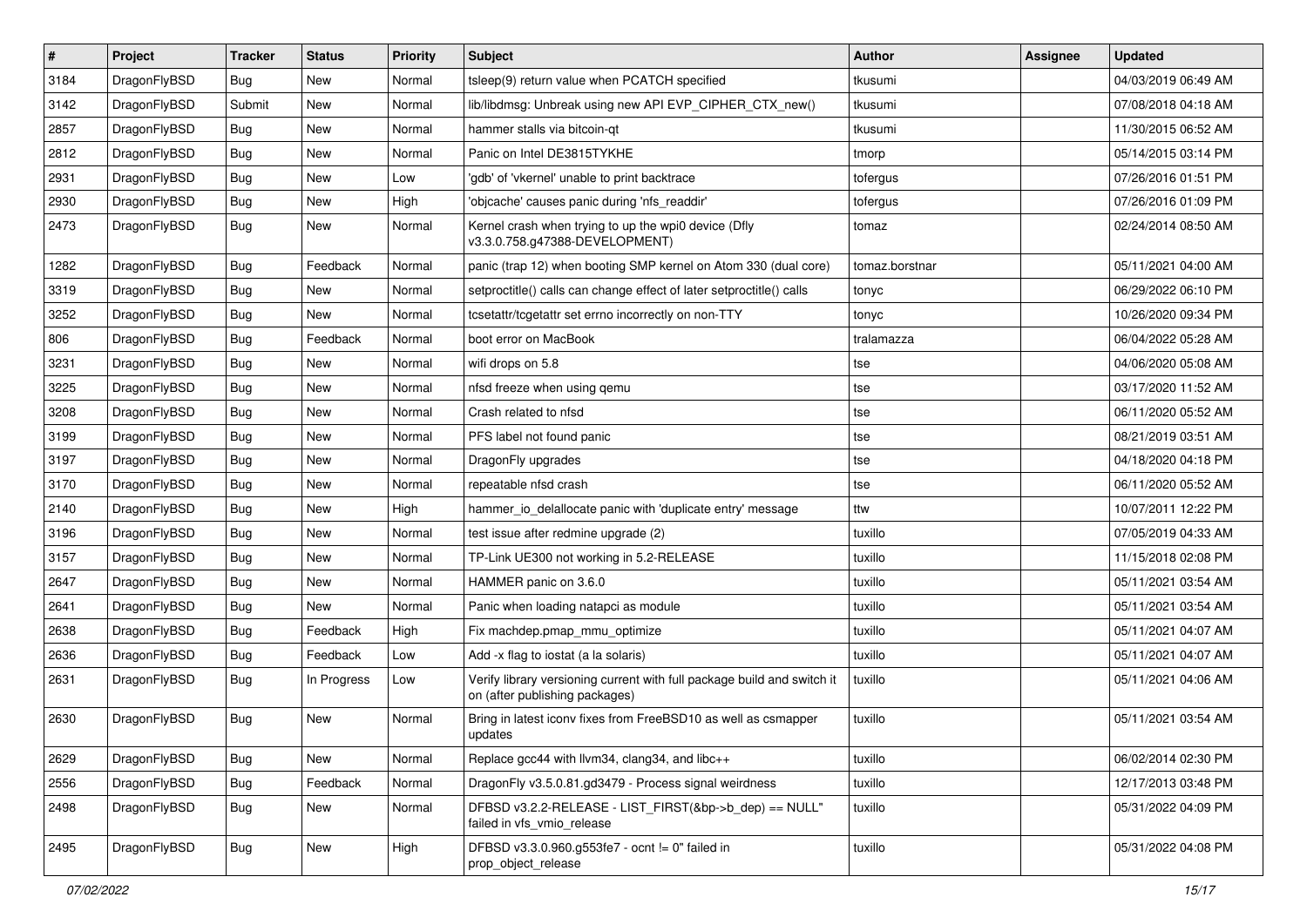| $\vert$ # | Project      | <b>Tracker</b> | <b>Status</b> | <b>Priority</b> | Subject                                                                                      | <b>Author</b> | Assignee | <b>Updated</b>      |
|-----------|--------------|----------------|---------------|-----------------|----------------------------------------------------------------------------------------------|---------------|----------|---------------------|
| 2351      | DragonFlyBSD | Bug            | In Progress   | Normal          | DFBSD v3.1.0.579.g44ccf - Stuck during startup, random freezes                               | tuxillo       |          | 04/24/2012 08:21 AM |
| 2345      | DragonFlyBSD | Bug            | In Progress   | Normal          | DFBSD v3.1.0.457.gd679f - NFS panic on diskless station                                      | tuxillo       |          | 04/07/2012 05:22 PM |
| 2283      | DragonFlyBSD | <b>Bug</b>     | New           | Normal          | DFBSD DragonFly v2.13.0.957.g4f459 - pmap_release: page<br>should already be gone 0xc27120bc | tuxillo       |          | 01/23/2012 03:03 AM |
| 2282      | DragonFlyBSD | Bug            | In Progress   | Normal          | gdb segfaults with certain corefiles                                                         | tuxillo       |          | 01/18/2012 04:40 PM |
| 2224      | DragonFlyBSD | <b>Bug</b>     | New           | Normal          | v2.13.0.291.gaa7ec - Panic on fq while installing world                                      | tuxillo       |          | 11/18/2011 01:40 AM |
| 2171      | DragonFlyBSD | <b>Bug</b>     | New           | Normal          | DFBSD v2.13.0.151.gdc8442 - panic: assertion "(*ptep &<br>$(PG_MANAGED PG_V)) == PG_V"$      | tuxillo       |          | 11/04/2011 05:06 PM |
| 2166      | DragonFlyBSD | Bug            | <b>New</b>    | Normal          | DFBSD v2.13.0.109.g05b9d - Strange lockups                                                   | tuxillo       |          | 10/29/2011 11:20 AM |
| 2129      | DragonFlyBSD | Bug            | New           | Normal          | DFBSD v2.11.0.661.gf9438 i386 - panic: lockmgr thrd_sleep                                    | tuxillo       |          | 09/05/2011 09:49 AM |
| 2084      | DragonFlyBSD | <b>Bug</b>     | New           | Normal          | DFBSD v2.11.0.242.g4d317 - panic: zone: entry not free                                       | tuxillo       |          | 07/03/2012 01:23 AM |
| 2078      | DragonFlyBSD | Bug            | New           | Normal          | DFBSD i386 v2.11.0.201.g3ed2f - Panic during installworld into a<br>vn0 device               | tuxillo       |          | 05/19/2011 07:50 PM |
| 1959      | DragonFlyBSD | Bug            | New           | Normal          | DFBSD v2.9.1.422.gc98f2 - Panic during boot - IPv6 and PF                                    | tuxillo       |          | 01/13/2011 03:37 AM |
| 1867      | DragonFlyBSD | <b>Bug</b>     | New           | Normal          | it(4) motherboard and fan problems                                                           | tuxillo       |          | 07/08/2011 10:48 AM |
| 1332      | DragonFlyBSD | Bug            | Feedback      | Normal          | DFBSD 2.2 - Booting usbcdrom/usbsticks on thinkpad hangs on<br>"BTX Halted"                  | tuxillo       |          | 05/11/2021 04:00 AM |
| 2490      | DragonFlyBSD | Bug            | New           | Normal          | nmalloc should color addresses to avoid cache bank conflictsw                                | vsrinivas     |          | 06/10/2014 05:51 AM |
| 2489      | DragonFlyBSD | <b>Bug</b>     | New           | Normal          | nmalloc doesn't cache VA for allocations > 8KB                                               | vsrinivas     |          | 06/10/2014 05:51 AM |
| 2360      | DragonFlyBSD | <b>Bug</b>     | In Progress   | Normal          | Wishlist: virtio driver import                                                               | vsrinivas     |          | 06/04/2022 04:16 AM |
| 2154      | DragonFlyBSD | Bug            | <b>New</b>    | Normal          | vkernel copyout() doesn't return EFAULT on error                                             | vsrinivas     |          | 10/20/2011 03:53 AM |
| 2136      | DragonFlyBSD | <b>Bug</b>     | New           | Normal          | socketpair() doesn't free file descriptors on copyout failure                                | vsrinivas     |          | 04/05/2013 09:13 AM |
| 2085      | DragonFlyBSD | <b>Bug</b>     | New           | Normal          | panic: assertion: (m->flags & PG_MAPPED) == 0 in<br>vm_page_free_toq                         | vsrinivas     |          | 06/10/2011 07:48 AM |
| 2081      | DragonFlyBSD | Bug            | Feedback      | Normal          | Panic on device "detach" / "failure"                                                         | vsrinivas     |          | 02/29/2012 07:11 AM |
| 2071      | DragonFlyBSD | Bug            | New           | High            | Panic on assertion: (int)(flg->seq - seq) > 0 in hammer_flusher_flush<br>after inode error   | vsrinivas     |          | 06/12/2011 07:59 AM |
| 1861      | DragonFlyBSD | Bug            | New           | Normal          | panic via kprintf (lockmgr called in a hard section)                                         | vsrinivas     |          | 10/11/2010 12:56 AM |
| 1749      | DragonFlyBSD | Bug            | In Progress   | Normal          | HAMMER fsstress panic in hammer_flush_inode_core<br>'ip->flush state != HAMMER FST FLUSH'    | vsrinivas     |          | 05/11/2021 04:06 AM |
| 1744      | DragonFlyBSD | <b>Bug</b>     | In Progress   | Normal          | HAMMER fsstress panic in hammer_setup_child_callback                                         | vsrinivas     |          | 05/11/2021 04:05 AM |
| 1661      | DragonFlyBSD | <b>Bug</b>     | In Progress   | Normal          | panic on password entry mount smb filesystem                                                 | vsrinivas     |          | 11/27/2021 08:29 AM |
| 1185      | DragonFlyBSD | <b>Bug</b>     | <b>New</b>    | High            | need a tool to merge changes into /etc                                                       | wa1ter        |          | 02/18/2014 06:02 AM |
| 3124      | DragonFlyBSD | <b>Bug</b>     | <b>New</b>    | High            | DragonFlyBSD 5.0.2 with Hammer2 with UEFI install doesn't boot                               | wiesl         |          | 06/18/2019 05:07 AM |
| 2886      | DragonFlyBSD | <b>Bug</b>     | New           | Normal          | dragonfly mail agent: sending a testmail causes high system load                             | worf          |          | 02/05/2016 05:53 AM |